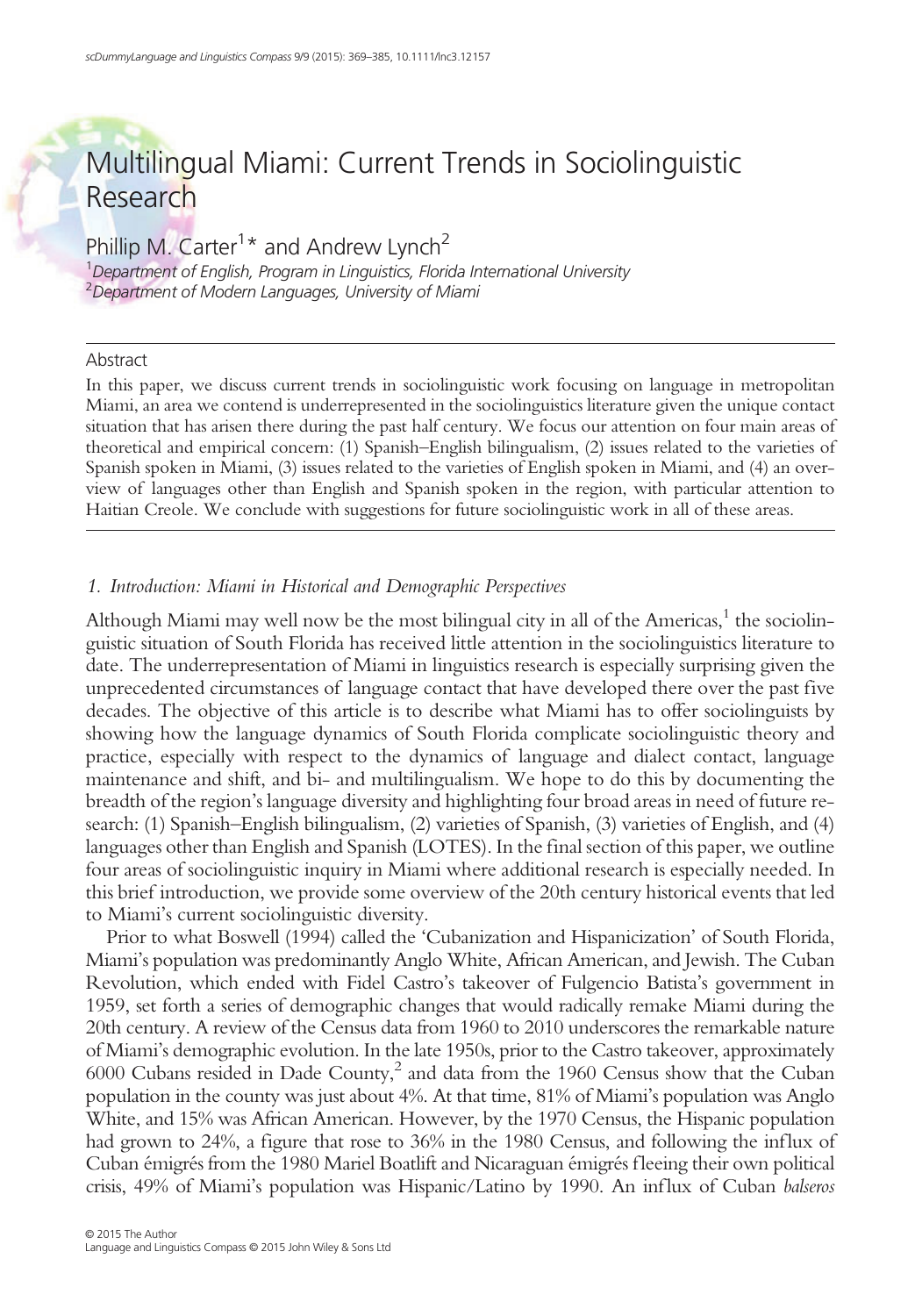(rafters) and Colombians escaping an outbreak of guerilla violence during the 1990s resulted in 57% of Miami's population being Hispanic/Latino by 2000. In the 2000s, the Venezuelan population surged in the era of Chavismo, and following the global economic crisis of 2008, immigration to Miami increased from almost every Spanish-speaking country in the world. By 2010, 64.5% of residents in Miami-Dade County identified as 'Hispanic or Latino', a figure that reaches 95% in some areas of the city. The only other major U.S. metropolitan area with a Latino population above 50% is San Antonio (55.5%) (Brown & Lopez 2013).

Following the U.S. Census, we use the term 'Hispanic/Latino<sup>3</sup>' to describe Miami's historically Spanish-speaking population, but what this term means in the Miami context merits some unpacking. At the national level, the largest national-origin Latino group is Mexicans, who comprise 64.5% of the U.S. Latino population (Lopez, Gonzalez-Barrera, Cuddington 2013). This trend is ref lected in the major cities of Texas, the Southwest, and the West. Of the 10 U.S. cities with the largest Latino populations, eight of them are composed of majority Mexican subpopulations.<sup>4</sup> Miami's Latino-related demographics differ in three ways. First, Miami is definitively Caribbean, as about 65% of Miami's Latino population is Cuban (54%), Puerto Rican (6%), or Dominican (4%) (Brown & Lopez 2013). The Mexican-origin population of Miami is only 3%, which compares to 12% in New York City, the U.S. city that perhaps most closely resembles Latino Miami, given its large Puerto Rican and Dominican subpopulations. In addition, while the overall national trend of expanding Mexican-origin populations is ref lected in New York City's demographics, this is not the case in Miami. Second, as Miami has become a hub principally for political immigrants from across Latin America, Miami's Latino population is more diverse than that of any other U.S. city in terms of national origin and socioeconomic status. And finally, at 66%, Miami's Latino population is more foreign-born than that of any other major U.S. city.

In light of Miami's history and socio-demographic profile, we can make the following additional statements about Miami's sociolinguistic landscape today. Miami is arguably the most dialectally diverse Spanish-speaking city in the world, home to a wide range of historical, transplant, and locally formed varieties of English, and home to a large and growing number of languages other than English and Spanish (LOTES), including Haitian Creole, French, Portuguese, and Russian.

## 2. Spanish–English Bilingualism

Several scholars over the past two decades have suggested that Spanish–English bilingual ability among second- and third-generation Cuban Americans is widespread, and that even though the preference for English is undeniable among them, Spanish language use is highly valued and is both socially and economically prestigious. Other scholars have suggested that the bilingual situation in Miami has been sustained only by the constant influx of immigrants from Latin America, and that the future for Spanish does not bode well among successive generations of Cubans in South Florida. The best conclusion at this point seems to be that the sociolinguistic situation in Miami as it pertains to Spanish/English bilingualism and attitudes toward Spanish is rather complex, and at times contradictory. In this section, we describe these contradictions by reviewing the sociolinguistics literature on Spanish–English bilingualism in Miami.

In popular cultural terms, Miami has long been perceived as a 'Spanish-speaking' city. In her widely cited book *Miami*, cultural critic and political journalist Joan Didion wrote the following in 1987:

The sound of spoken Spanish was common in Miami, but it was common in Los Angeles, and Houston, and even in the cities of the Northeast. What was unusual about Spanish in Miami was not that it was so often spoken, but that it was so often heard: in, say, Los Angeles, Spanish remained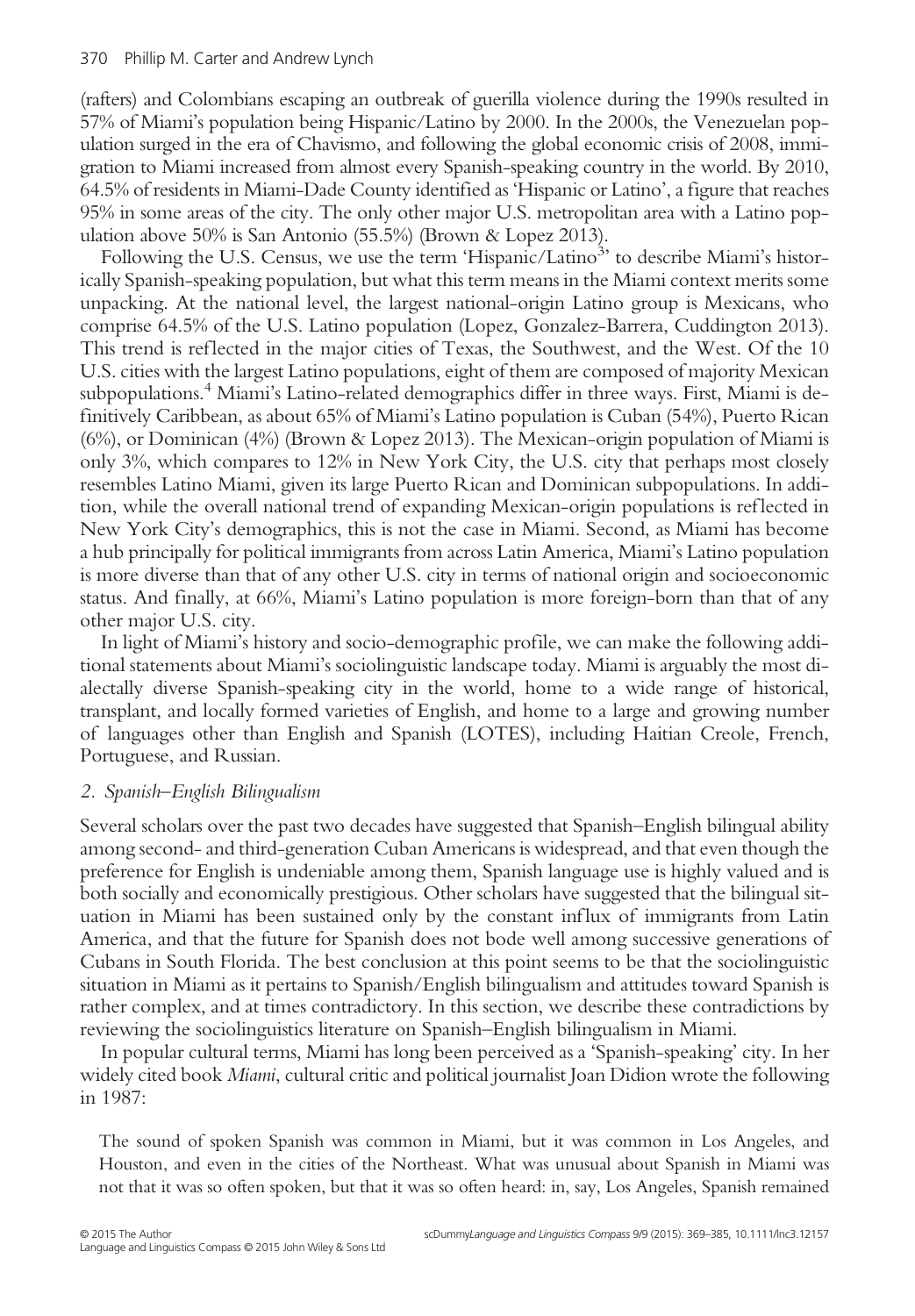a language only barely registered by the Anglo population, part of the ambient noise, the language spoken by the people who worked in the car wash and came to trim the trees and cleared the tables in restaurants. In Miami Spanish was spoken by the people who owned the cars and the trees, which made, on the socioauditory scale, a considerable difference. Exiles who felt isolated or declassed by language in New York or Los Angeles thrived in Miami. An entrepreneur who spoke no English could still, in Miami, buy, sell, negotiate, leverage assets, float bonds, and if he were so inclined, attend galas twice a week, in black tie. (63)

Nonetheless, the prevalence of English use among the second generation of Cuban Spanish speakers in Miami was already quite clear at the time of Didion's commentary. García & Otheguy (1988) affirmed that the constant influx of Spanish-dominant immigrants in Miami was the only factor serving to sustain the widespread use of Spanish at the societal level in South Florida. In her studies of Cuban English during the 1980s in Little Havana, MacDonald (1990) observed varying degrees of 'acculturation' to 'mainstream' English-dominant institutions. Those who were least 'acculturated' in the second generation were the most likely to exhibit the inf luence of Spanish phonology in their production of English, as we describe later in this article. In the Cuban immigrant neighborhood of Little Havana, she found that factors such as interest in community preservation, enclosure, and cohesiveness countered 'acculturation.' In contrast, Zurer-Pearson & McGee (1993) showed that a majority of young Cuban Americans strongly favored English in terms of everyday usage and in media consumption. Of 110 Hispanic-background junior high school students (ages 13 to 15 years) in their study, which was conducted in 1988, 68% reported using 'only a few words in Spanish' when talking to friends outside of school, and 65% reported the same when talking to their brothers and sisters  $(p. 97)$ .<sup>5</sup> English also appeared to be dominant in the mass media consumed by those students: 68% reported never reading in Spanish, and 58% never watched Spanish-language television; only 10% reported watching television in Spanish more than half of the time. These data led Zurer Pearson & McGee to conclude that there were 'signs of Spanish being replaced by English to a significant degree' among Miami Hispanics (1993, p. 100). In a later study, Portes & Schauffler (1996) surveyed 2843 eighth- and ninth-grade students (not all of Hispanic backgrounds), with an average age of 14.8 years, in inner-city as well as suburban schools of Miami-Dade and Broward Counties regarding their language abilities and use. They asked students to rate their own abilities to speak, understand, read, and write English based on four categories: 'not at all', 'not well', 'well', and 'very well' (p. 15). Students were asked to do the same for their parental language and asked to indicate which language they 'mostly prefer to speak' (p. 15). Portes & Schauff ler observed a general pattern of language shift (i.e., preference to speak English) among all students surveyed, but noted that only about one-fourth of the Hispanic students included in their study ref lected 'foreign language loss' (1996, p. 20). This figure dropped to only 11% among Cuban-background children enrolled in private schools, leading these authors to affirm that their results 'indicate that Cuban and other Latin American-origin youth in South Florida are mostly bilingual' (p. 20).

López-Morales (2003), Lynch (2000), and Roca (1991) commented on the range of social, cultural, and economic opportunities for speakers of both Spanish and English in Miami, noting the high value placed on bilingual ability there, a fact borne out in economic data from the U.S. Census (Boswell, 2000) and survey studies of area businesses (Fradd, 1996; McGuirk 2004). Lambert & Taylor (1996) observed a marked emphasis on Spanish among mothers of middle-class Cuban American families in Miami, noting that Spanish fluency of the children in those families was significantly correlated with children's school performance and also with mothers' concept of self-respect (p. 490). Yúdice (2003) affirmed that 'the tendency of culture, particularly Latin culture, and economy to merge<sup>6</sup>...provides greater opportunities for the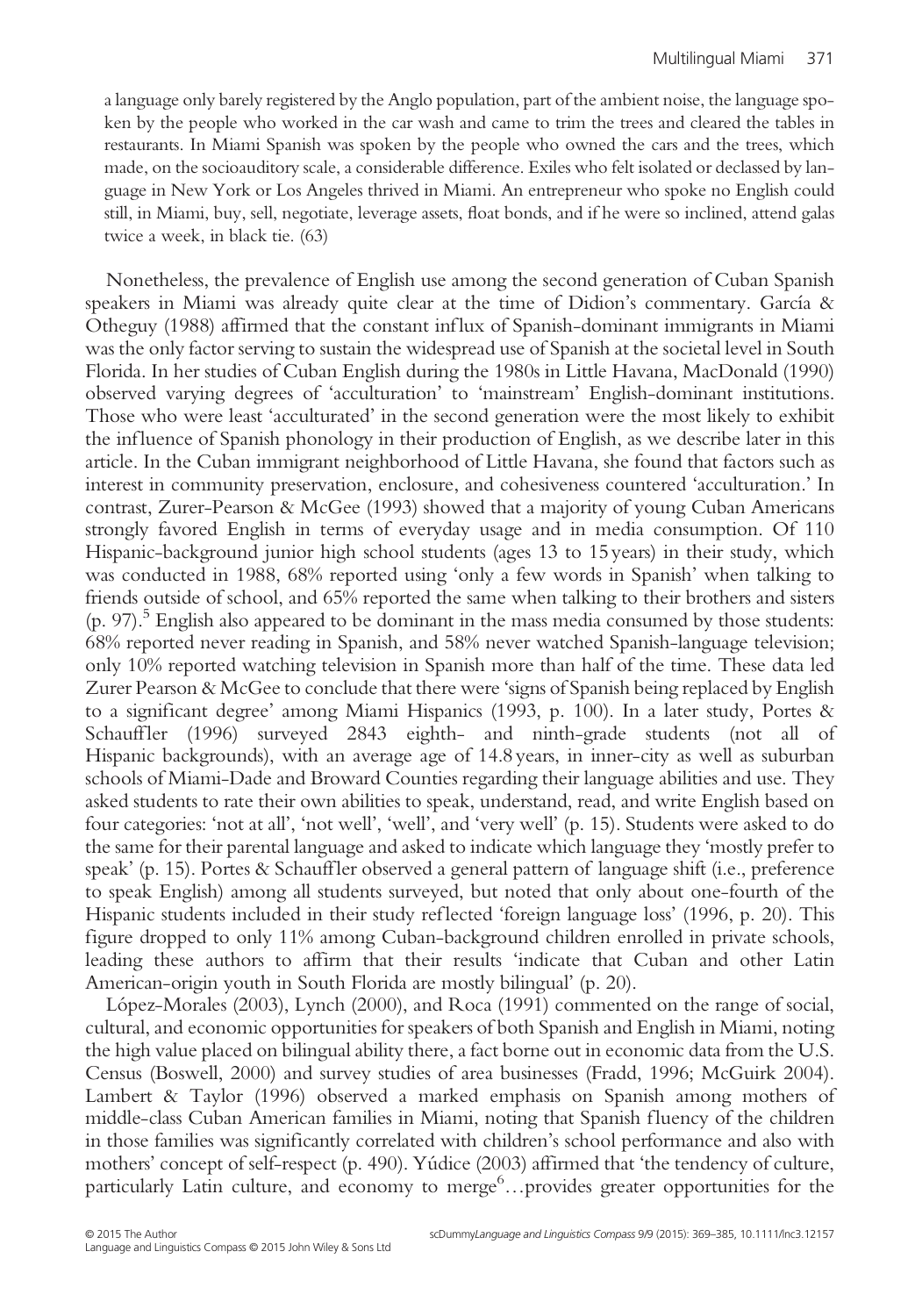bicultural and bilingual professional class in Miami than in any other U.S. city' (2003, p. 210). According to Yúdice, 'Latinness' has been transformed in post-Cuban Miami.

Unlike in other major U.S. cities, the prevalence of Spanish in Miami extends across all socioeconomic strata, as indicated in data from the 2010 Census. Table 1 shows that most areas of Miami-Dade County are majority Latino/Hispanic: 70% in the city of Miami proper; 54% in Coral Gables; 80% in Doral (often referred to as 'Doralzuela' among Miami Spanish speakers because of the large Venezuelan community); and 95% in Hialeah (considered the center of the Cuban immigrant community).

In terms of use of a language other than English at home, percentages range from 58% in Coral Gables to 94% in Hialeah. With regard to median household income, it is clearly not the case that high levels of bilingualism in Miami are limited only to immigrant and working class neighborhoods. Hialeah, Doral, and Key Biscayne differ greatly in terms of median household income (lower, middle, and high, respectively) and attainment of formal education, but nevertheless are all 80% or above in terms of reporting speaking a language other than English at home. This is also true of the more geographically peripheral parts of Miami-Dade, such as Kendall and Miami Lakes, which are both solidly middle class and report high levels of use of languages other than English. The incidence of Spanish-speaking in Key Biscayne is particularly noteworthy, since it is the most aff luent neighborhood in Miami-Dade, and therefore seems to lend support to the notion that Spanish in Miami can be tied to economic prosperity.

Although the Census data indicate that Spanish is prevalent across Miami-Dade neighborhoods, we must be cautious about what interpretations we bring to bear on these data. Since we know that a majority of Miami's Latino population is foreign-born (66%), much of the use of Spanish reported in the Census figures is likely to be among first-generation immigrants. Sociolinguistic studies of Spanish use among the Miami-born conducted since 2000 indicate that cross-generational language shift is clearly underway in the second and third generations. For example, Eilers, Oller & Cobo-Lewis (2002) wrote that,

Spanish is extremely prominent in public life in all of South Florida, and its prestige is high…. Yet Hispanic children in Miami [show] strong signs of rejecting Spanish in circumstances where they [have] a choice to speak either language (p. 43).

| City/area    | %<br>Hispanic/<br>Latino | %<br>White<br>non-<br><b>Hispanic</b> | %<br><b>Black</b> | %<br>Foreign-<br>born | % Speak<br>non-English<br>language at<br>home (age<br>5+ years) | % High<br>school<br>degree<br>(age $25$<br>+ years) | %<br><b>Bachelor's</b><br>degree<br>(aq <sub>e</sub> 25)<br>+ years) | <b>Median</b><br>household<br>income |
|--------------|--------------------------|---------------------------------------|-------------------|-----------------------|-----------------------------------------------------------------|-----------------------------------------------------|----------------------------------------------------------------------|--------------------------------------|
| Miami-Dade   | 64.5                     | 16.0                                  | 19.3              | 51.1                  | 71.9                                                            | 77.0                                                | 26.2                                                                 | \$43,605                             |
| County       |                          |                                       |                   |                       |                                                                 |                                                     |                                                                      |                                      |
| Miami (city) | 70.0                     | 11.9                                  | 19.2              | 58.1                  | 77.3                                                            | 67.4                                                | 22.2                                                                 | \$29,621                             |
| Coral Gables | 53.6                     | 40.1                                  | 3.0               | 36.3                  | 57.5                                                            | 94.7                                                | 63.7                                                                 | \$84,027                             |
| Hialeah      | 94.7                     | 4.2                                   | 2.7               | 73.2                  | 94.2                                                            | 66.7                                                | 13.5                                                                 | \$31,648                             |
| Miami Lakes  | 81.1                     | 14.4                                  | 3.3               | 47.7                  | 81.8                                                            | 88.5                                                | 34.4                                                                 | \$66.369                             |
| Doral        | 79.5                     | 14.6                                  | 2.5               | 60.5                  | 88.8                                                            | 94.6                                                | 55.4                                                                 | \$69,300                             |
| Miami Beach  | 53.0                     | 40.5                                  | 4.4               | 51.7                  | 66.9                                                            | 84.2                                                | 43.1                                                                 | \$43.538                             |
| Kendall      | 63.7                     | 28.4                                  | 4.4               | 44.8                  | 69.5                                                            | 88.6                                                | 41.5                                                                 | \$61,266                             |
| Key Biscayne | 61.6                     | 36.5                                  | 0.4               | 50.7                  | 79.9                                                            | 97.5                                                | 74.7                                                                 | \$104.554                            |

#### Table 1. Ethnic identity, language use, and social status according to 2010 U.S. Census data in Miami.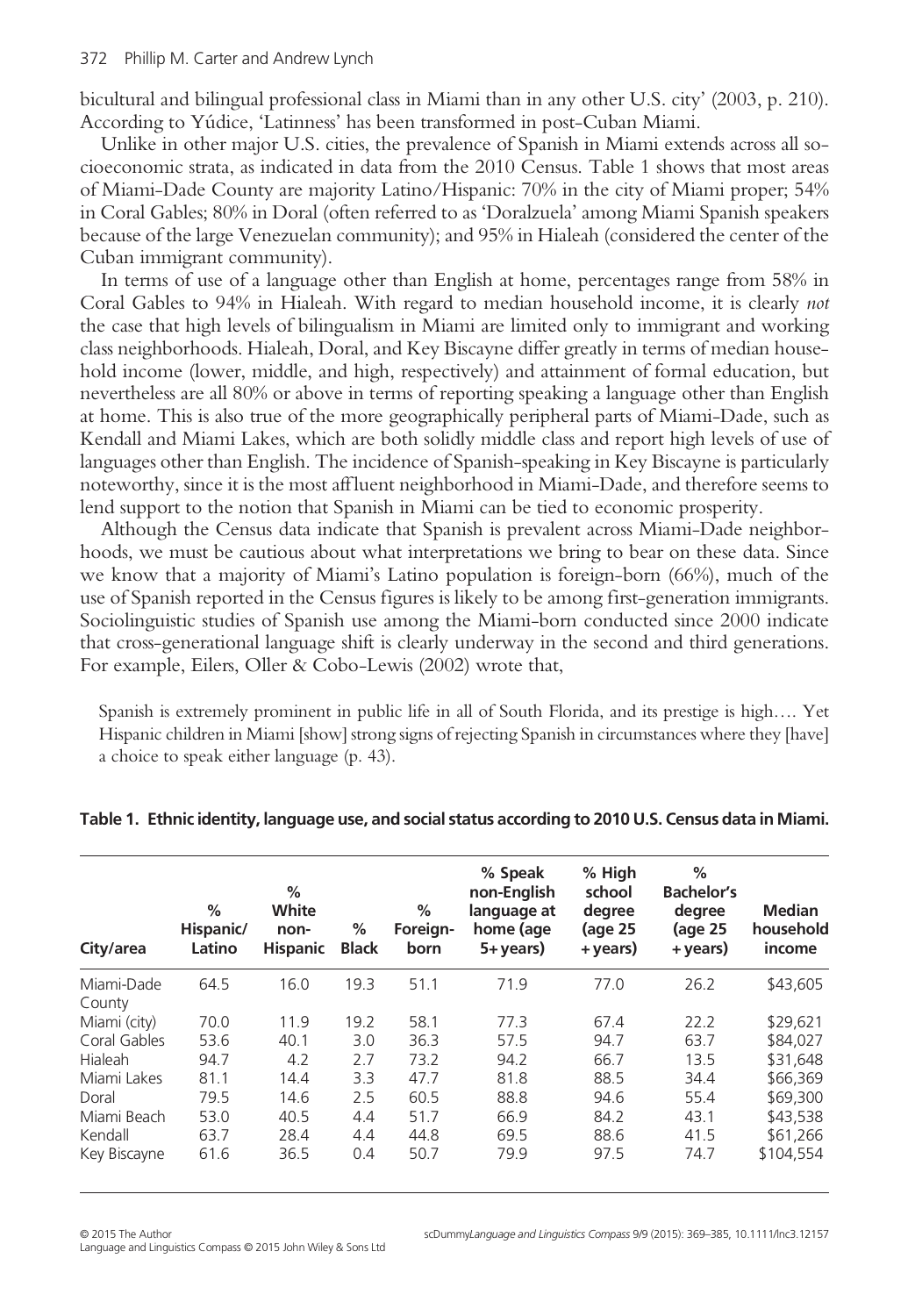The same authors affirmed that, 'in spite of the prominence of Latin culture, Spanish appears to be dying in Miami<sup>7</sup>' (2002, p. 63). Likewise, in their reflections on the linguistic situation of Miami Cuban Americans, Otheguy, García & Roca (2000) affirmed that the 'intergenerational maintenance of productive ability in Spanish, especially of full Spanish literacy, is difficult to achieve' (p. 184), and Porcel (2006) affirmed that there was a 'clear pattern of transitional bilingualism in Miami Cubans' (p. 107). Hurtado (2002) provided further evidence for the crossgenerational erosion of Spanish among the Miami-born. Her work showed that U.S.-born Colombian-Americans in Miami used Spanish mostly for instrumental purposes and that some Colombian-Americans no longer even had ties to being Hispanic or Colombian ['no existen lazos que los vinculen con el ser hispano o colombiano'] (p. 162).

In sum, what emerges from prior research in the fields of sociolinguistics and cultural studies in South Florida is a highly complex ideological and sociological configuration of variables related to intergenerational language transmission (i.e., language shift to English by the third generation), Spanish language as an imagined criterion for considering oneself 'Hispanic' or 'Latino' in Miami, and prevailing language ideologies which fully favor English in the U.S. national context and, at the same time, construct both Spanish and English as economically and culturally vital languages at the local level (South Florida) and in the more macro-level discourse of globalization. Porcel (2006) affirmed that

Arguably, Miami Cubans might have greater incentives and the best conditions for language maintenance among all U.S. Hispanics, but… [t]he other position in this language equation, it should be remembered, is occupied by English, the language with more resources devoted to its promotion than any other language in the world (p. 107).

We would conclude that cross-generational continuity of Spanish in Miami will likely remain very difficult in the years ahead, and that English is indisputably the language of preference and dominance among second-, third-, and fourth-generation bilinguals in South Florida, i.e., there is a clear shift to English among Spanish-speaking immigrants, as in all other areas of the U.S. Nonetheless, we also observe that it is not difficult to encounter third-generation bilingual speakers of Spanish in Miami who possess remarkably high levels of heritage proficiency in the language, and who hear and speak the language very frequently in their daily lives. Without a doubt, frequency of use of Spanish and proficiency in the language among U.S.-born bilinguals are generally higher in Miami than in other comparable major urban centers of Spanish-speaking immigration in the U.S. The bilingual Hispanic majority in Miami and the continued influx of monolingual and Spanish-dominant immigrants from all over Latin America are both factors that contribute to this phenomenon.

# 3. Varieties of Spanish

South Florida is among the world's most pan-Hispanic places in sociolinguistic terms. Miami-Dade and Broward Counties are home to large contingents of Cubans, Nicaraguans, Colombians, Venezuelans, Argentines, Puerto Ricans, Dominicans, Hondurans, Peruvians, Spaniards, and Mexicans (the latter found mostly in rural areas of these counties). Among those who arrived in the U.S. after adolescence, everyday conversation is principally, and in some cases exclusively, in Spanish. The sustained use of Spanish among first-generation immigrants – and the second- and third-generation speakers with whom they interact – leads to a plethora of dialect contact phenomena at all linguistic levels. Language use is of course not reducible to patterns of language contact, and here the ever-present issue of individual and group identity comes into play, as do the complex ways in which categories such as 'Latino' and 'Cuban' are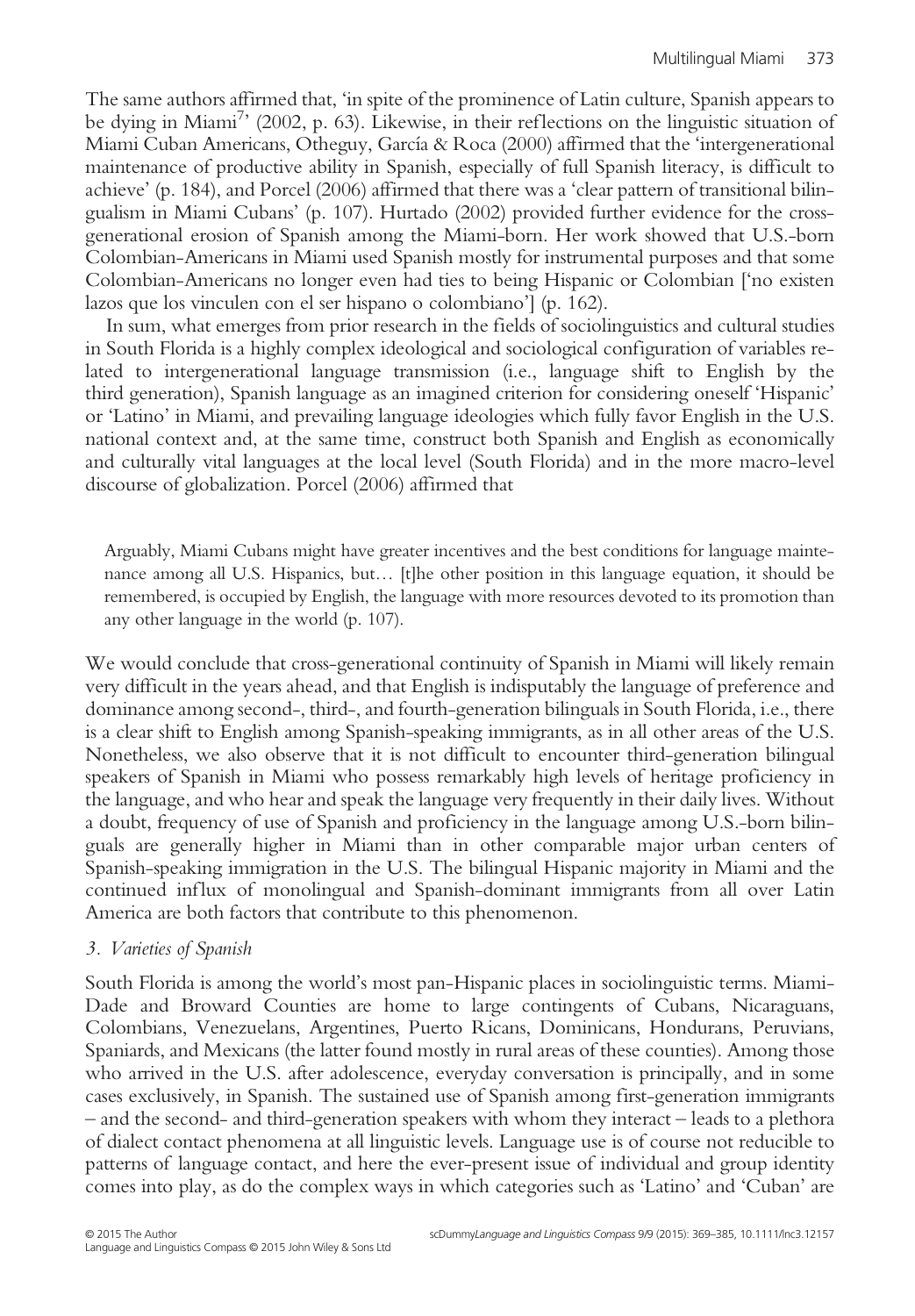constructed in the Miami context. Further, as we begin our discussion of language varieties, we must point out the conceptual limits of the terms 'language', 'dialect', and 'language variety'. We do not use these terms here uncritically and do not wish to imply by invoking 'national languages' or 'national varieties' or 'dialects' that the language forms grouped under these terms are uniform or homogenous in any way, or that they map easily and unproblematically onto geographic and national boundaries.<sup>8</sup> These terms, instead, provide a convenient shorthand means of describing what are in fact highly complex language systems embedded in the socially and psychologically nuanced lives of diverse language users, and which vary not only by region but also according to the myriad ways in which language users differ from one another.

With these qualifications in mind, we turn to a discussion of some of the more noteworthy features that we have observed either impressionistically or in our ongoing fieldwork in Miami and which remain to be systematically studied. These features include

- (1) Lexical leveling ( $f$ . Zentella 1990), with particular influences from Cuban dialect, e.g., use of guagua for 'bus'; fajar instead of pelear ('to fight'); and comemierda to refer to a naïve or pretentious person. Although directionality of lexical leveling tends to be from the Cuban to other varieties of Spanish, other patterns can be observed in particular neighborhoods or social networks in which Cubans are largely absent or find themselves in the minority. We have observed some Cubans who use terms and phrases typical of other dialects when they form part of social networks with speakers of those dialects, e.g., *auto* rather than *carro*; campesino instead of guajiro; pastel vs. cake; and palta vs. aguacate.
- (2) Higher rates of explicit subject pronoun expression vis-à-vis most other varieties of Latin American Spanish, owing to the preponderance of Caribbean varieties of Spanish in South Florida and to possible influences of English. By way of comparison, Otheguy & Zentella (2012) documented higher rates of subject pronoun expression among U.S. Hispanic bilinguals of Mexican origin in New York City, a fact that they attributed to the influence of English and dialect accommodation in the direction of Puerto Rican, Dominican, and Cuban New Yorkers, who tend to use pronouns at higher rates than their 'Mainlander' counterparts. In a cross-generational variationist comparison of speakers of varieties of 'Mainlander' and 'Caribbean' varieties of Spanish, these authors observed significant increases in the occurrence of overt subject pronouns in the course of one apparent-time generation, though the authors noted that the linguistic factors that condition pronoun use is largely conserved across the generations. A similar pattern is likely to be found among bilinguals in Miami, where the situation of societal bilingualism is more dynamic than in New York or Los Angeles and where the two languages appear to be much more widely used on a daily basis (cf. Lipski 1996).
- (3) Generalized use of tú as second person singular form of pronominal address across all social strata, at the expense of *usted* and *vos* forms, which are of more common usage in Colombian and Central American varieties, and  $\nu$ os, always used in Argentine Spanish.<sup>9</sup> The overgeneralization of tú is likely owed not only to the fact that a majority of Spanish speakers in South Florida hail from countries where  $t\acute{u}$  is the norm (including Cuba) but also because it is considered the pronoun of solidarity throughout most of the Spanish-speaking world and indexes friendliness and interpersonal informality as compared to usted. The fact that Caribbean, Venezuelan, and Peninsular speakers tend to perceive usted as highly deferential and formal (overly so in some contexts), as well as the fact that  $\nu$ os is a highly marked form in pan-Hispanic terms and is even socially stigmatized in much of Central and South America (except Argentina and Uruguay where its use is entirely normative), lends further support to the greater use of  $t\acute{u}$  in Miami. Here, again, we must be cautious of reducing patterns of usage to geographical and national origin explanations, especially considering that the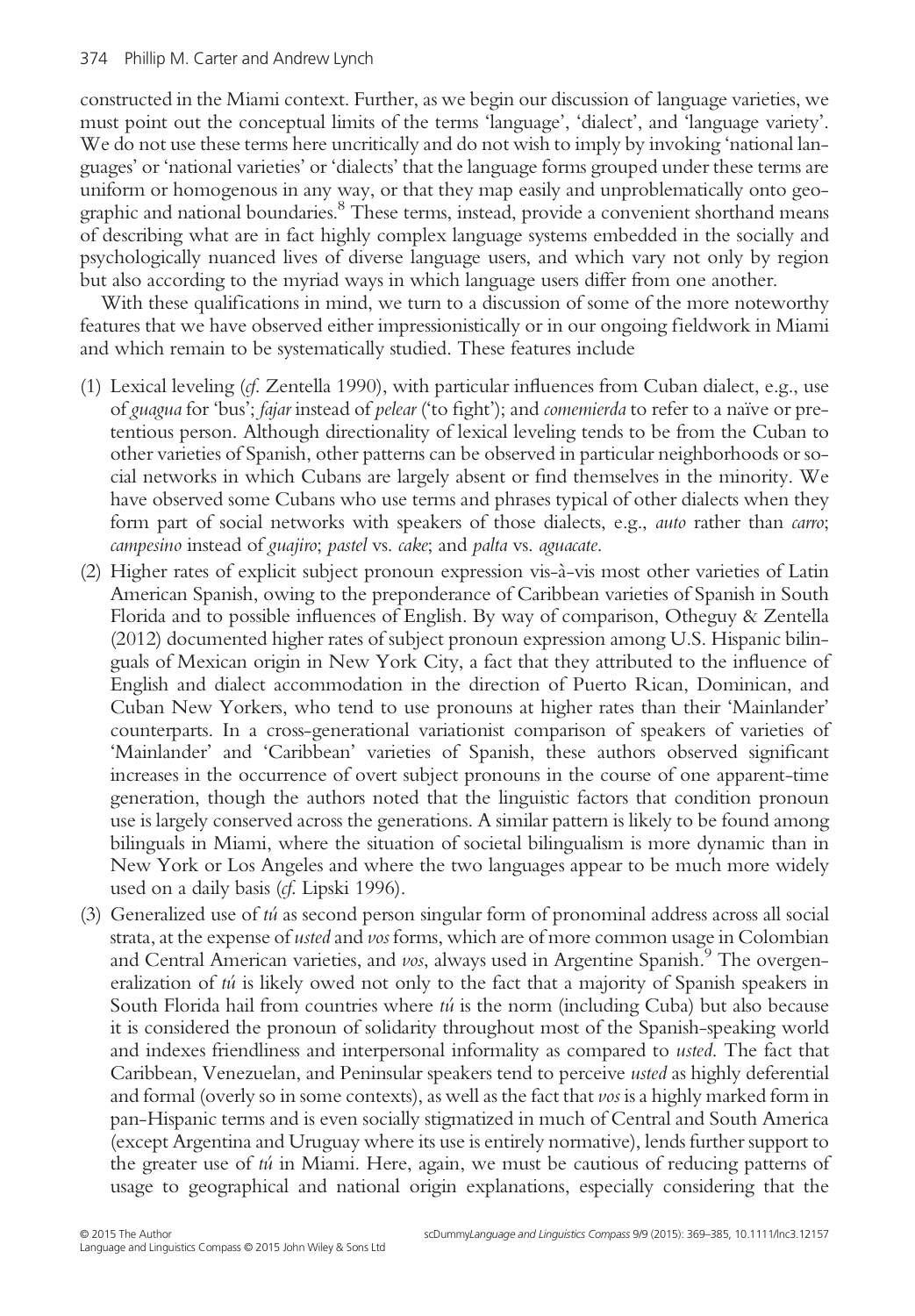indexical use of tú and vos is variable in Latin America and likely to be further complicated in U.S. Latina/o communities, where vos may both be stigmatized but also used to signal solidarity. For example, Raymond (2012) showed that Salvadorans in Los Angeles use both forms in ways that do not conform directly to Salvadoran norms or the norms of the Mexican-dominant Spanish spoken in Los Angeles. Their patterns of pronoun usage reflected the *in situ* negotiation of identity in the Los Angeles context rather than national-origin dialect norms as such.

(4) Shared patterns of phonological variation, by which dialectal features such as sibilant weakening, may reflect affiliation with other groups along lines of regional or national origin, as well as socioeconomic class background. As explained by Silva-Corvalán (2001), the lenition of syllable- and word-final /s/, manifest as  $[s > h > \emptyset]$ , is considered a highly meaningful sociolinguistic variable throughout the Spanish-speaking world, e.g., las costas ('the coasts') potentially pronounced as [las kostas], [lah kohtah], or [laø koøtaø]. Because of its great social sensitivity, we hypothesize that this variable likely constitutes an identity marker in Spanish-speaking Miami. A principal distinction is manifest among Caribbean- and non-Caribbean-origin speakers in Miami, e.g., Cubans versus Colombians (the city's second most numerous Hispanic contingent according to U.S. Census 2010). Even within Colombia, however, final /s/ serves to index coastal and highland identities. In highland Colombia (e.g., Bogotá, Medellín, and Cali), aspiration or deletion of final /s/ is extremely rare, i.e., this regional dialect of Spanish is considered to be fully /s/-retaining (Lipski 1994). Coastal (lowland) dialects of Colombian Spanish (e.g., Cartagena and Barranquilla), on the other hand, are characterized by high rates of final sibilant weakening (Lafford 1986). A plausible hypothesis that bears future testing is that, given the preponderance of speakers of dialects in which sibilant weakening is the norm (especially aspiration), this feature becomes widespread and consensual across South Florida.

Within Miami's Cuban communities, the relative prestige of pre-Mariel variants of Cuban Spanish has been attested by Alfaraz (2002, 2014) as compared to post-Mariel variants, and the sharp and at times contentious divisions between pre-Mariel, Mariel, and post-Mariel Cuban immigrants in Miami have been discussed by sociologists (Alberts 2005). These divisions are of particular interest to a broad-based study of language in Miami, given the historical precedence and predominance of Cubans in the city and the identity issues at stake not only within the Cuban community but also among the city's Hispanic bilingual majority in general. Comparing the speech of older, early exile Cuban immigrants who arrived in Miami as adults in the 1960s and 1970s with that of young Miami-born Cubans whose grandparents immigrated to Miami from Cuba prior to 1980, Lynch (2009a) observed significantly higher rates of sibilant retention among young Miami-born speakers. Lynch attributed this finding in Cuban Miami principally to the social need of the Miami-born grandchildren of early exile Cubans to differentiate their speech from that of more recent (i.e., post-Mariel) Cuban immigrant groups, on political and ideological grounds. The data of this rather small-scale study, limited to 16 speakers, suggested that rates of sibilant retention[s] were highest among less fluent Miami-born Cuban Spanish speakers of the third generation, and lowest among same-age Marielitos who had been in Miami since very early childhood. The rate of sibilant use among highly f luent Miami-born speakers was much lower than that of their less fluent peers, but still slightly higher than among the older generation of pre-1980 immigrants and more than double the rate found among young Marielitos. This pattern appears to reflect a 'reversed' language change  $(f, Lafford 1986$  who observed a similar phenomenon in the Colombian context), if one considers that sibilant weakening is an ongoing diachronic change in Caribbean Spanish (Silva-Corvalán 2001).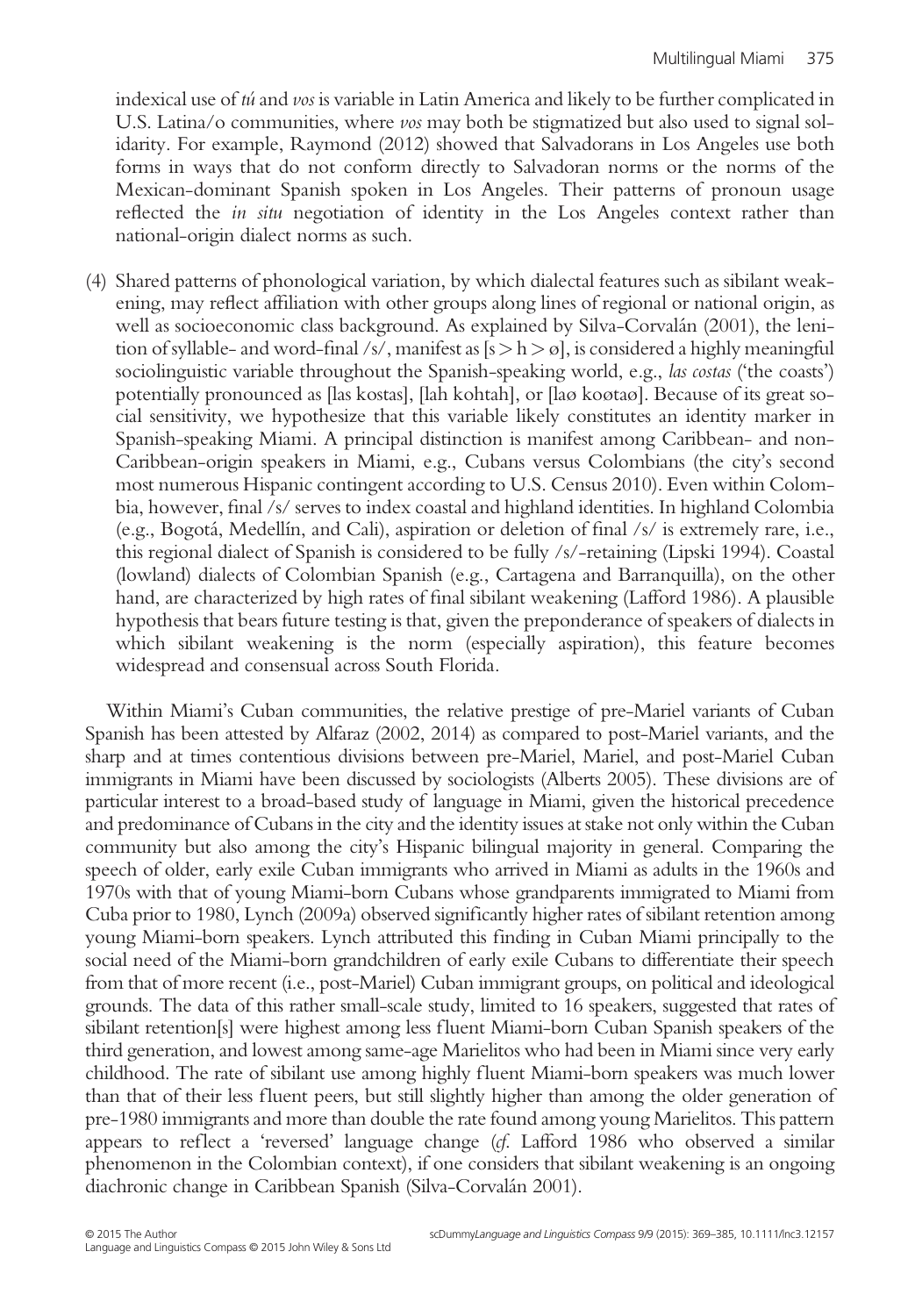## 376 Phillip M. Carter and Andrew Lynch

Lynch's (2009a, 2009b) findings regarding divisions within the Cuban community in Miami, as well as Alvord's (2010) findings on differential intonation patterns of Cuban Americans vis-à-vis first-generation Cuban immigrants, pose interesting questions regarding Cuban dialect change, Spanish dialect contact, and the phonological evolution of Spanish in a language contact situation. Similarly, research on processes of liquid variation within the context of Miami would likely yield interesting findings on both synchronic and diachronic grounds. More socially marked processes such as lateralization (e.g., [muhél] for *mujer*), common in the Caribbean, or assibilation (e.g., [peřo] for perro), which is frequent in Andean varieties of Spanish, are disfavored in broader society. Furthermore, we hypothesize that, in the same way that assibilation might indicate affiliation with a dense social network of Andean speakers, spirantization of the palatal /ʧ/ (e.g., [muʃáʃo] for *muchacho*) would likely convey a decidedly post-Revolutionary identity among Cuban-origin speakers. These phonological phenomena merit future investigation in Miami.

## 4. Varieties of English

In this section, we turn to a description of Miami's diverse English language scene, which is characterized by immigrant, transplant, historical, and locally formed varieties of English. For the purposes of organization, we divide these varieties into three categories: (1) varieties of English spoken in Miami before the Cuban Revolution, which we will call pre-1960 varieties, (2) varieties that emerged among U.S.-born and immigrant Latinos since the 1960s, which we will call post-1960 varieties, and (3) the immigrant and transplant varieties of English brought to Miami by immigrants from the Anglophone Caribbean and migrants from elsewhere in the U.S. We use the terms 'pre-' and 'post-1960' in acknowledgement of the profound influence of the Cuban Revolution on English spoken among Miami-born Latinos in South Florida.

## 4.1. PRE-1960 VARIETIES OF ENGLISH

The pre-1960 varieties are principally those spoken by African Americans, Anglo Whites, and Jews. Of these groups, the English of Anglo Whites<sup>10</sup> in South Florida is the most studied, despite the fact that Anglo Whites represent less than one-fifth of Miami-Dade's population today. This fact is mostly due to (1) the overrepresentation of Anglo Whites in the American dialectology literature in general and (2) the coverage of South Florida in a number of linguistic atlas projects. For example, the Linguistic Atlas of the Gulf States (Pederson 1988) studied the speech of eight speakers from Miami using traditional lexical elicitation techniques and handwritten phonetic transcriptions. On the basis of these data, Miami was grouped into a single dialect region with the rest of Dade County as well as Broward and Monroe Counties. A few years after the publication of LAGS, data collection began for what would become the definitive work of dialectology in North America – Labov, Ash, and Boberg's 2006 Atlas of North American English (ANAE). The researchers describe the whole of Florida this way:

Florida belongs to a number of marginal areas. It lies outside of the definition of the South as the area of monophthongal /ay/. However it is not completely devoid of Southern character: It belongs to a Southeastern region that is defined as an area of fronting of /ow/, and no low back merger.

The so-called 'low-back merger' is a well-studied feature of English in North America in which the vowels /a/ and /ɔ/, in which words such as cot and caught, are homophonous in production and perception. Labov, Ash, and Boberg's work on Miami, based on the speech of one speaker – a 43-year-old Anglo White woman – classifies all of South Florida as part of the Southeastern Region.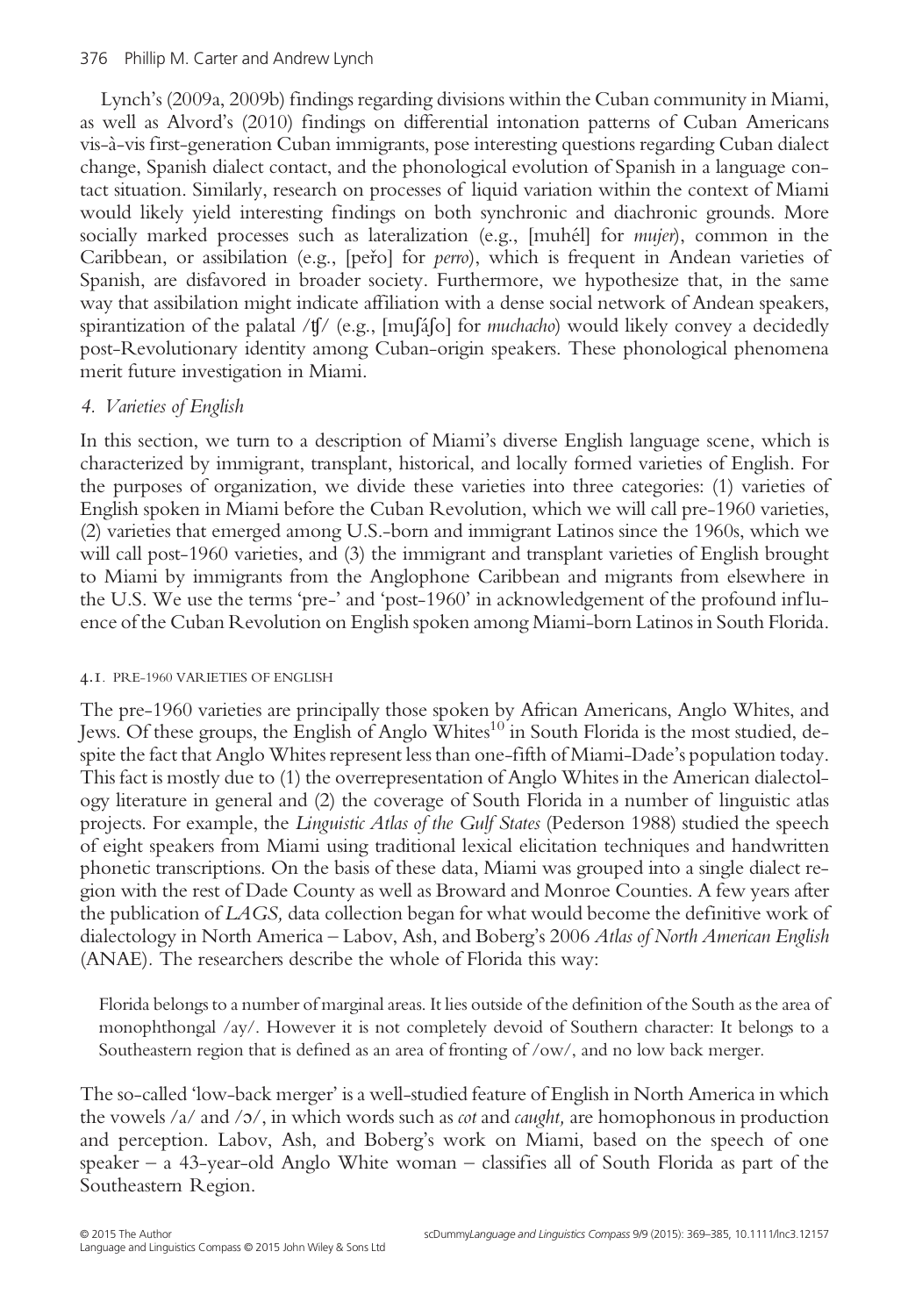Recent work by Doernberger and Cerny (2008) and Cerny (2009) has called this classification into question. An important characteristic of the Southeastern region, as defined by the ANAE, is resistance to low-back merger between  $/a$  and  $/b$ . This merger is characteristic of the varieties of English spoken in the West, the Midlands, and parts of Eastern New England. However, Doernberger and Cerny (2008) pointed out that Miami is included in this region of resistance to the 'low-back merger', despite the fact that the sole ANAE informant from Miami actually demonstrated the merger in certain phonetic environments. In order to probe this discrepancy, they conducted a study of the low back merger in Miami that included perception and production tasks involving 18 participants (seven African Americans, seven Anglo Whites, and four Latinos) from various age groups. They found that all speakers were fully merged in both production and perception, leading them to assert that 'there is a full low back merger in Miami (15)'. Following up on this study, Cerny (2009) used the acoustic criteria set forth in ANAE to examine additional features of the Southern Shift, a systematic vocalic chain shift identified by Labov, Ash, and Boberg (2006) that characterizes the vowel phonology of much of the U.S. South. He found no evidence of Southern Shift features in the speech of the 11 Miami speakers he studied.

African Americans have lived in the Miami area since well before the incorporation of the city in 1896. The historically Black neighborhood known as Overtown (previously 'Colored Town') is one of the oldest neighborhoods in South Florida. Unlike Anglo Whites, who for the most part left Miami during the course of the region's Latinization, African Americans have mostly stayed. To our knowledge, no study has systematically examined the language of African Americans in South Florida, which is itself noteworthy given the emphasis on African American English in the U.S. variationist sociolinguistics literature. It is noteworthy that a substantial percentage of Miami's African American population during the 20th century was of Bahamian or other Caribbean origin (Parks & Bush 1996).

Jews have lived in the region in large numbers since well before the start of the Latinization of the city in the mid-20th century. In Miami Beach, where the first synagogue opened in 1929, Jews have had a strong presence since the early 20th century. Miami Beach is sometimes called 'the sixth borough of New York', both because of the presence of non-Jewish New Yorkers as well as the large Jewish community. Here again, to our knowledge, no study has systematically examined the language of Jews in South Florida. The study of Jewish English, which has been productive elsewhere in the U.S. (e.g., Benor 2009, Bernstein 2006) is needed in South Florida.11

#### 4.2. POST-1960 VARIETIES OF ENGLISH

Despite the size and influence of the Cuban American community in metropolitan Miami, and despite the interesting theoretical questions, their unique language contact situation raises for sociolinguists, surprisingly little work has been carried out on the English of Cuban Americans. No work has been conducted on the English of any other Latino national origin group in the region. In her studies of Cuban English during the 1980s in Little Havana, MacDonald (1985, 1988, 1990) found evidence of various degrees of 'acculturation' among Cuban Americans. Those in the second generation who she described as least 'acculturated' were found to exhibit the greatest phonological inf luence from Spanish.

Following MacDonald's work, the study of English among Miami Latinos lay dormant for two decades until very recently when Carter, López, and Sims (2014) studied the English of 21 Miami-born Latinos in the second generation of Cuban, Colombian, Venezuelan, and mixed national-origin backgrounds, as well as the speech of five Miami-born Anglo Whites. Their study engages with the dialectological and sociolinguistic literatures that document the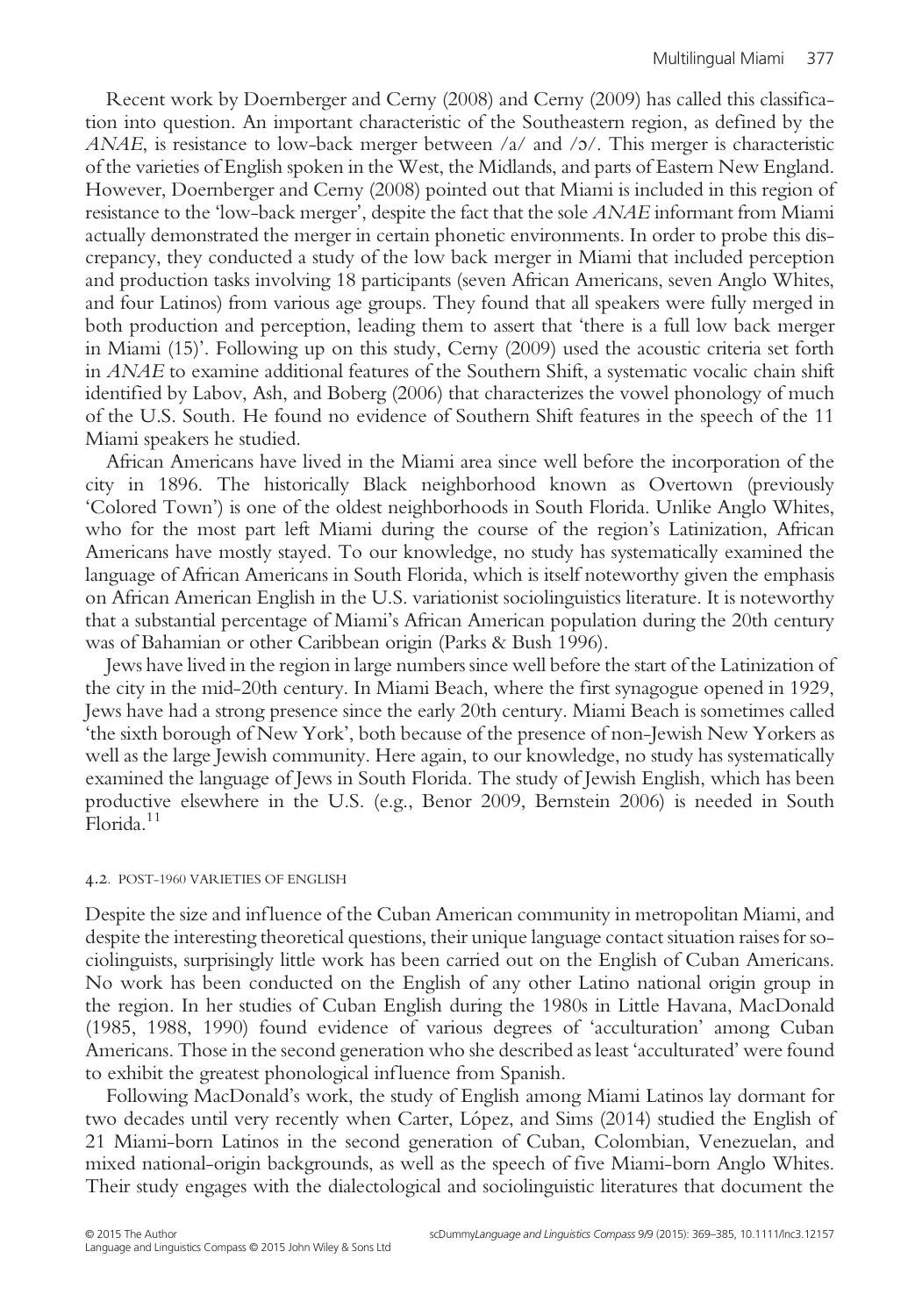persistent substrate inf luence of immigrant languages on varieties of English in the U.S. (e.g., Fought 2003; Thomas 2001; Wolfram et al. 2004) and seeks to understand the possible structural inf luence that Spanish exerts on English in Miami after more than a half century of sustained contact. They investigated two types of phonetic variables that have been shown in prior studies to demonstrate subtle inf luence of Spanish on English in the U.S.: (1) prosodic rhythm, in which Latinos have been shown to demonstrate more syllable-timed rhythm than non-Latinos (e.g., Carter 2005, Robles-Puente, 2014, Shousterman 2014), and (2) the quality of the low front vowel  $\alpha$  in pre-nasal and non-pre-nasal contexts, in which Latinos have been shown to resist the so-called allophonic split (Thomas 2001) in which /æ/ is raised before nasals in words such as can, hand, and man, but is un-raised in words such as bat, trap, and smash.

An application of the Pairwise Variability Index (Low & Grabe 1995), a method for quantifying rhythm while controlling for speech rate, revealed that the speech of Miami-born Latinos was significantly more syllable-timed than that of the Anglo White comparison group. With respect to vowel quality, Carter et al. did not find the expected allophonic merger of  $\alpha$  for Latinos, although they did find the vowel quality of both allophones (prenasal and nonprenasal) to differ significantly by ethnic group, with Latino productions being lower and more backed and Anglo White productions being higher and more fronted. Carter et al. (2014) noted that although inf luence from Spanish seems to be a likely explanation for the pattern of prosodic rhythm found among Miami Latinos, more work is needed in order to understand the role of Spanish on the Miami Latino English vowel system, especially as it pertains to the construction of identity along the lines of national origin group, ethnicity, neighborhood, and other factors salient in local sociocultural contexts.

In terms of the Miami Latino English lexicon, Mullen (2014) conducted an experiment among 10 Cuban immigrant and 10 Cuban American residents of Miami designed to study (1) the local use of Spanish-origin loan translations and (2) the extent to which these constructions remain in use beyond the immigrant generation. Using a Spanish-to-English translation task, she found that participants used loan-translated expressions such as 'meat empanada' (empanada de carne) rather than 'beef empanada', 'he invited me to a beer' (me invitó a una cerveza) rather than 'he offered me a beer', and 'thanks God' (gracias a Dios) rather than 'thank God'. While both groups used these types of expressions, Mullen (2014) observed a marked decline among the Miami-born.

## 4.3. IMMIGRANT AND TRANSPLANT VARIETIES

Finally, we note that the English language scene in Miami-Dade has long been inf luenced by two other broad groups: migrants from other parts of English-speaking North America and immigrants from the Anglophone Caribbean. The latter group includes Bahamians, Barbadians, Jamaicans, and Trinidadians and Tobagonians. The largest of these groups are the Jamaicans, who have made the Miami-Fort Lauderdale Metropolitan Region home to the second largest Jamaican community in the U.S., following New York City. Some 160,000 Jamaicans live in the region (Census 2010). Although Jamaican English is well documented on the island (e.g., Patrick 1999), little is known about Jamaican English or Jamaican Creole English in South Florida, especially the extent to which children of Jamaican immigrants acquire elements of the heritage variety.

# 5. Languages Other than English and Spanish

According to the 2008–2012 American Community Survey, of Miami-Dade County's population of just more than 2.5 million people, nearly 1.3 million were foreign-born. Of those who were foreign-born, 75% indicated having Latin American origins; another 10% came from Europe; 10% from Asia; and less than 2% were of African origin. Of the total population 5 years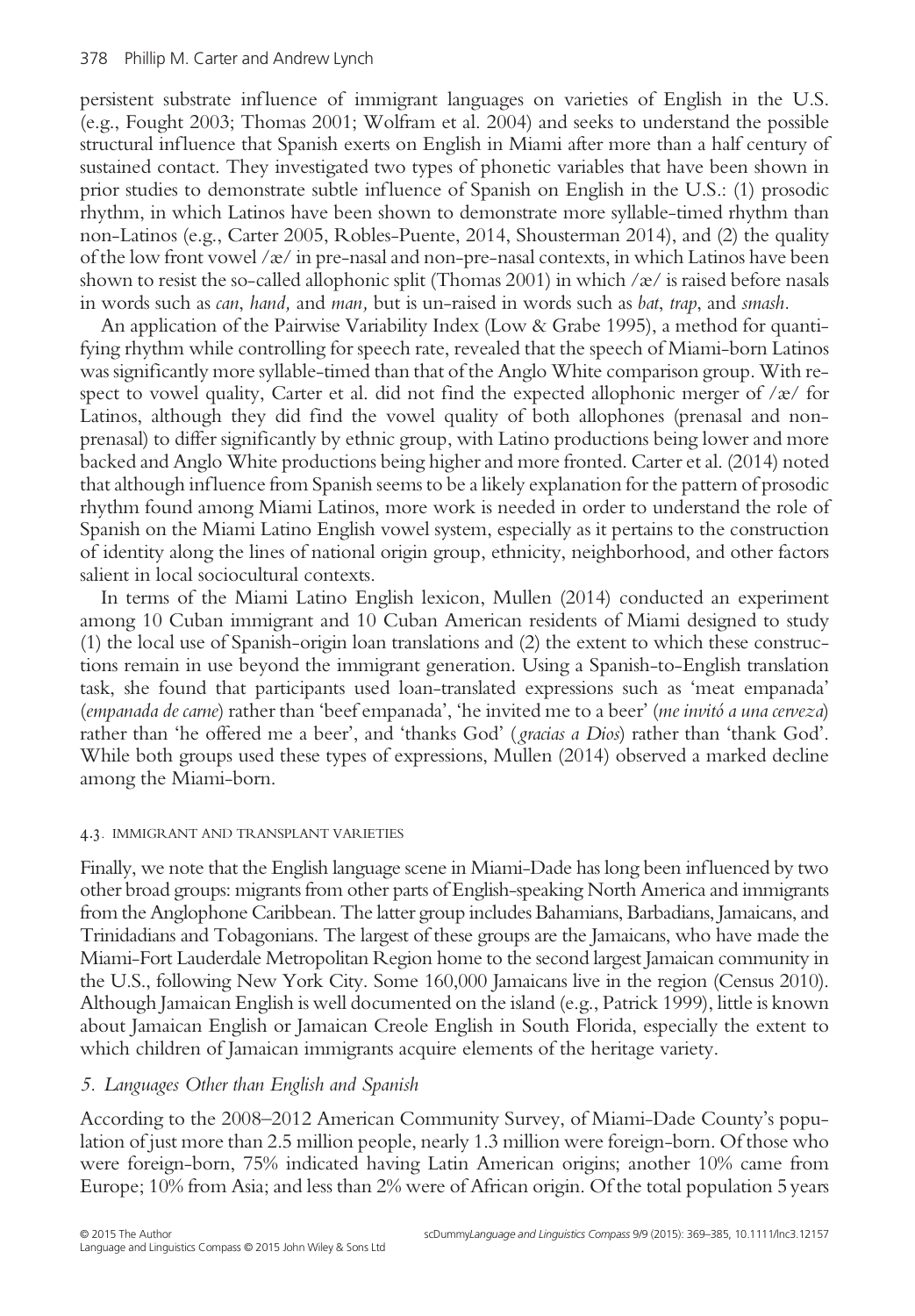of age and over (2.36 million), 72% indicated speaking a language other than English at home. As Table 2 ref lects, in the great majority of those cases, Spanish was the language spoken at home, though 'Other Indo-European languages' also had an important presence (7%), though we do not know how many or which languages were included in this category.

Other Indo-European languages spoken in Miami-Dade include French, Italian, German, Haitian Creole, Brazilian Portuguese, and Russian. The latter three are the most important languages in Miami-Dade following Spanish and English. To our knowledge, as of yet, there are very few or no prior published studies addressing issues of bilingualism and language use among these populations.

Haitian Creole is a French-based creole language spoken by some 10 million people in Haiti as a first language (see Spears and Berotte Joseph 2010 for description of Creole in Haiti). A small minority of Haitians also speak French, among whom the situation between French and Creole has been described as diglossic (Fishman 1972). Haitian immigration to South Florida first occurred en masse in late 1979 and early 1980, coinciding with the Mariel Boatlift from Cuba. At the end of the Duvalier regime in 1986, another mass immigration from Haiti occurred, and again in 1991 upon the overthrow of Aristide (Brookings Institution Metropolitan Policy Program, 2005). So many Haitians settled in a part of Miami-Dade known as Lemon City that the name was officially changed to Little Haiti. Neighborhoods surrounding Little Haiti such as Miami Shores and North Miami are also home to large Haitian communities. By 2008, the Miami metropolitan area (including Broward County) had become home to the largest number of Haitian-born immigrants in the U.S.: 183%,108%, or 34.2% of the total Haitian-born population in the U.S. (Terrazas 2010), and today, Miami is the indisputable epicenter of the Haitian community in the U.S. (Hebblethwaite 2006, 52). Among the Haitian population in Miami, there are no reliable data regarding the percentage of French speakers, or the extent to which French, Haitian Creole, and English are used at home. Given the fact that the great majority of Haitians on the island are Haitian Creole speakers with little to no knowledge of standard French, one must assume that Haitian Creole and English are the languages that prevail in home use and in everyday interactions among Haitians and Haitian-Americans in Miami.

Despite what we can assume about the use of Haitian Creole in the home, a number of studies suggest that Haitian Creole speakers experience immense assimilatory pressures regarding language use, especially the adoption of English at the expense of Haitian Creole. For example, Portes and Schauff ler's (1996) survey of language use and attitudes among Miami public school students found that Haitian students demonstrated the lowest level of language loyalty among all national origin groups studied. They showed that among the same groups, Haitians considered themselves to be the weakest in speaking their mother tongue: 67.8% of Haitians considered their Haitian Creole to be 'weak', in contrast to just 27.50% of Cuban students who assessed their Spanish as 'weak'. The reporting of 'weak' language skills in Haitian Creole could

| Language     | Number of speakers | Percentage of total population |  |  |
|--------------|--------------------|--------------------------------|--|--|
| English only | 654.057            | 27.7%                          |  |  |
| Spanish      | 1,508,139          | 63.9%                          |  |  |

Other Indo-European 164,226 7.0% Asian/ Pacific Islands 21.730 0.9% Other languages and the control of the control of the control of the control of the control of the control of the control of the control of the control of the control of the control of the control of the control of the con

Table 2. Language spoken at home in Miami-Dade County, total population age 5 years and over, 2008-2012 American Community Survey.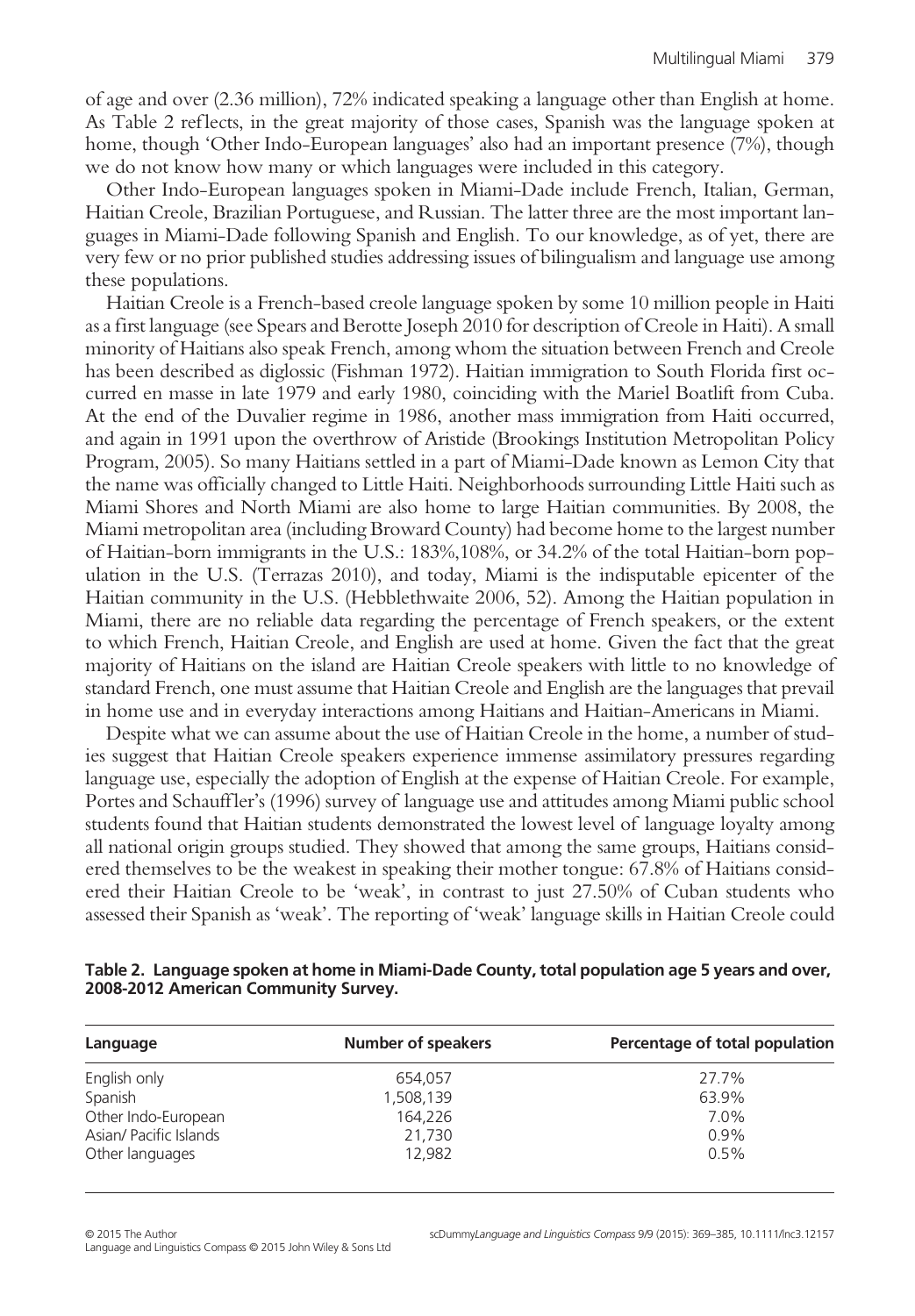of course be more a ref lection of the disparaged nature of the language than of an individual's linguistic ability, but in either case, the data from Portes and Schauff ler's (1996) study suggest that the conditions are right for cross-generational language shift in Miami's Haitian community. In an ethnographic study of a Miami high school carried out during the late 1980s through the mid 1990s, Stepick et al. (2003) observed the pressures placed on lower-class Haitian youth to assimilate to African American English-speaking norms and, in some cases, to deny their Haitian origin altogether. Among adults of Haitian origin during the same time (the late 1980s), Stepick et al. noted that 'because of the power of Cubans in Miami, Miami Haitian adults were more likely to learn Spanish than African American English' (131). Despite the fact that Haitian Creole seems to prevail still today in Miami's Little Haiti neighborhood among immigrants, the pressure to know French imposed by the minority Haitian Francophone elite has been remarked upon by residents and visitors to the community (Pierre 2014). At the same time, the pressure to know English is also ref lected in work on Haitian Creole/English biliteracy and code-switching conducted by Hebblethwaite (2006, 2010).

In contrast to Spanish speakers and Haitians, Brazilians and Russians are fairly recent immigrant communities. Russians have tended to concentrate in the area of Aventura and Sunny Isles, in northeastern Miami-Dade County, where they now constitute more than 10% of the population (zipatlas.com). The number of Brazilians in South Florida grew during the 1990s and 2000s; by 2010, there were over 18,000 Brazilians in Broward County and over 17,000 in Miami-Dade. The strength of the Brazilian real during the 2000s contributed to the condo boom during that period, and real estate advertisements can still be seen around Miami Beach and Broward County in Spanish, English, and Portuguese. Portuguese–English bilingual education programs have been established in a number of schools in both counties. Given the linguistic proximity of Portuguese to Spanish, one must assume that, after some time living there, many Brazilians in Miami accommodate to Spanish speakers in Spanish-speaking contexts.

Finally, we should mention that South Florida was once a region where a number of Native American languages were spoken. In pre-Columbian times, current-day Miami was home to an indigenous group known as the Tequesta. The Tequesta language, whose origins are unknown to linguists, disappeared with the people and the culture following the arrival of the Spanish in the 16th Century. Today, the Native American (Muskogean) language Mikasuki is still spoken by some 400 people in the Miccosukee Tribe who inhabit the Everglades in Western Miami-Dade County, as well as by some ethnic Seminoles. Although the language has been described by field linguists (West 1962, 1974), little is reported in the literature on any sociolinguistic aspect of the language, including ongoing Miccosukee revitalization efforts.

## 6. Setting a Research Agenda in Miami

As we have shown in this article, the sociolinguistic landscape in Miami is rich and diverse. It is difficult to imagine a region more primed for sociolinguistic inquiry, as it pertains to issues of language maintenance and shift, new dialect formation, dialect contact and leveling, and bilingual education. In this final section, we describe four areas of research where sociolinguistic inquiry is especially needed.

(1) English in Miami. Although we have launched a program of research to investigate the development of English among Miami-born Latinos, much work is still needed in this area. We currently know very little about the social meaning that attaches to the features we are studying, but our preliminary investigations of language attitudes suggest that English in Miami is ideologically laden. We are also concerned to understand how non-Latino groups participate in the English language patterns we are documenting among Miami-born Latinos.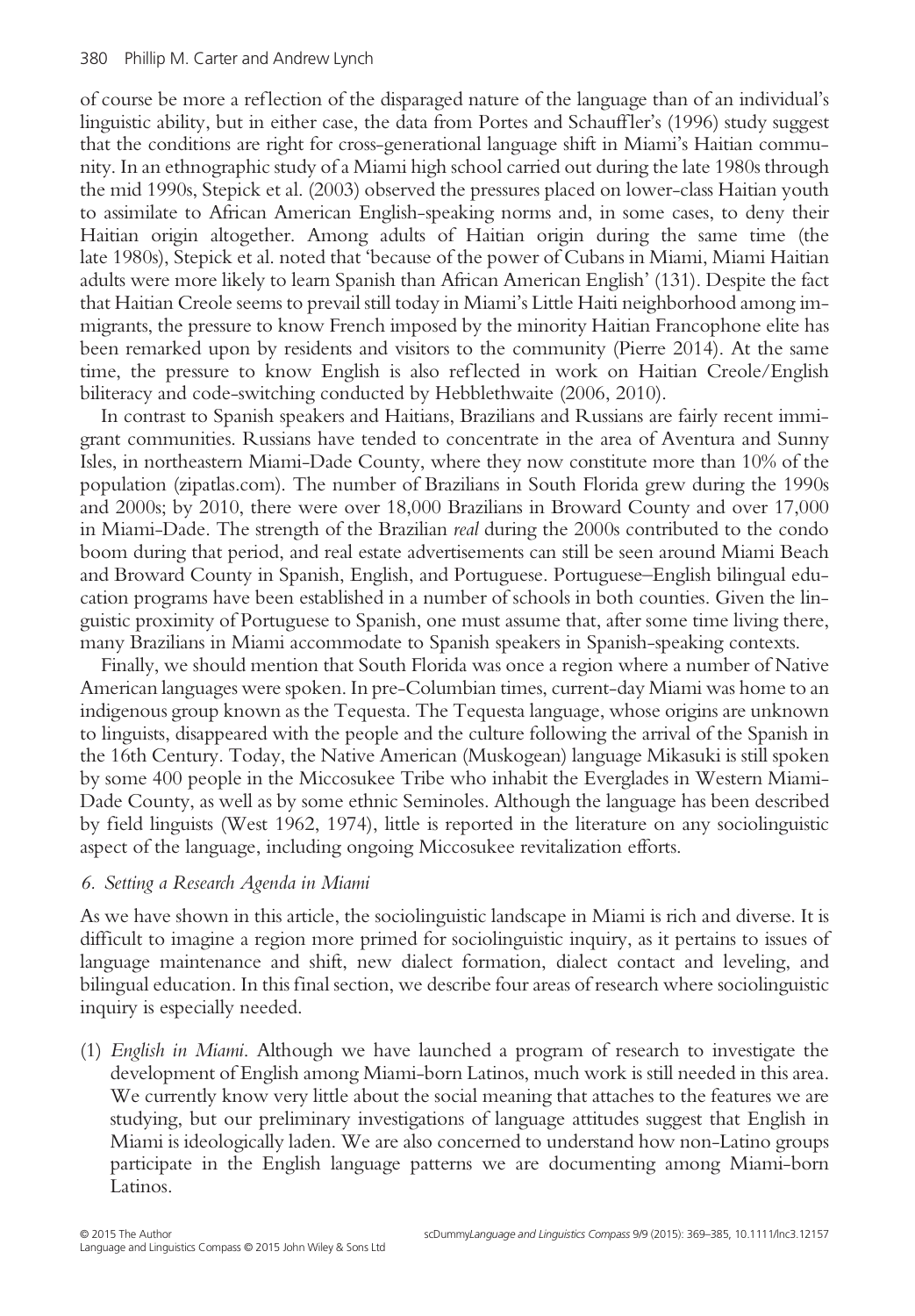Work in Miami's diverse Black diaspora communities is especially needed. African Americans still comprise some 19% of Miami's population, yet no work on their language varieties has been conducted. At the same time, ethnographic evidence suggests that children of Haitian immigrants accommodate their African American peers (Stepick et al. 2003) in terms of cultural practices, though as of yet we do not know the extent to which Haitians adopt features African American English in interaction with African Americans or more generally. We have anecdotal evidence that Jamaicans and other African Diaspora Anglophone groups from the Caribbean are assumed to be 'Black' (i.e., African American), but this claim and its linguistic implications need to be investigated systematically, ideally through sustained sociolinguistic ethnography.

- (2) Spanish dialect contact. Recent work by Otheguy and Zentella (2012) on Spanish in New York City and by Parodi (2004) in Los Angeles, as well as work by Potowski and Matts (2008) and Potowski (2014) on mixed ethnicity Latino groups in Chicago, demonstrates the profitability of dialect contact studies for our ongoing description of language in U.S. Latino communities. At this stage, we do not know whether the Miami-born (a) maintain the national-origin varieties spoken by their parents, (b) accommodate local, majoritarian (i.e., Caribbean) dialect norms, or (c) participate in the emergence of a unique variety of Miami Spanish, along the lines of what has been suggested in Los Angeles by Parodi (2006, 2014). A large-scale variationist community survey project that also attends to the complexities of identity among Miami's diverse Spanish-speaking groups is needed to address these questions.
- (3) Perceptual Studies. We have begun to explore the way Miami's sociolinguistic diversity is represented cognitively. Carter & Lynch (2013) have conducted a matched-guise style study testing listener's implicit perceptions of English and Spanish, while Carter & Callesano (2014) have tested implicit perceptions of three varieties of Spanish spoken in metropolitan Miami-Dade (post-Castro Cuban, highland Colombian, and Peninsular). These studies have begun to map the differential ways in which linguistic diversity in Miami is mentally represented, but much more work in this area is needed, especially as both of our studies show that language perceptions correlate with perceived material outcomes, such as annual household income. Matched-guise studies conducted in Haitian Creole, Portuguese, and Russian communities would be valuable in helping us understand the socio-cognitive figuration of those languages in the region, and help us understand patterns of language maintenance and shift.
- (4) Miami Dade LOTES. Miami's LOTES are all fertile ground for sociolinguistic inquiry. Excepting work by Blondeau and Nichols (2012) on French and Hebblethwaite (2006) on Haitian Creole, these languages remain unstudied in Miami.

We believe that the sociolinguistic study of language in Miami is important not only for issues of language documentation and questions of linguistic theory but also because in the decades that come more U.S. cities may begin to resemble Miami linguistically, as the U.S. Latino population grows and diversifies. Miami thus may serve as a model for what is to come.

## Short Biographies

Phillip M. Carter is a sociolinguist and a scholar of language and culture in immigrant and ethnolinguistic minority communities. His scholarship addresses a range of issues of contemporary concern, including the relationship between social formations and linguistic variation, immigration and bilingualism, Spanish language change in the U.S., maintenance and shift of Spanish in the U.S., and popular discourses about language. He has authored or co-authored papers on these areas in journals such as *English World Wide*, *Language in Society*, *Language &*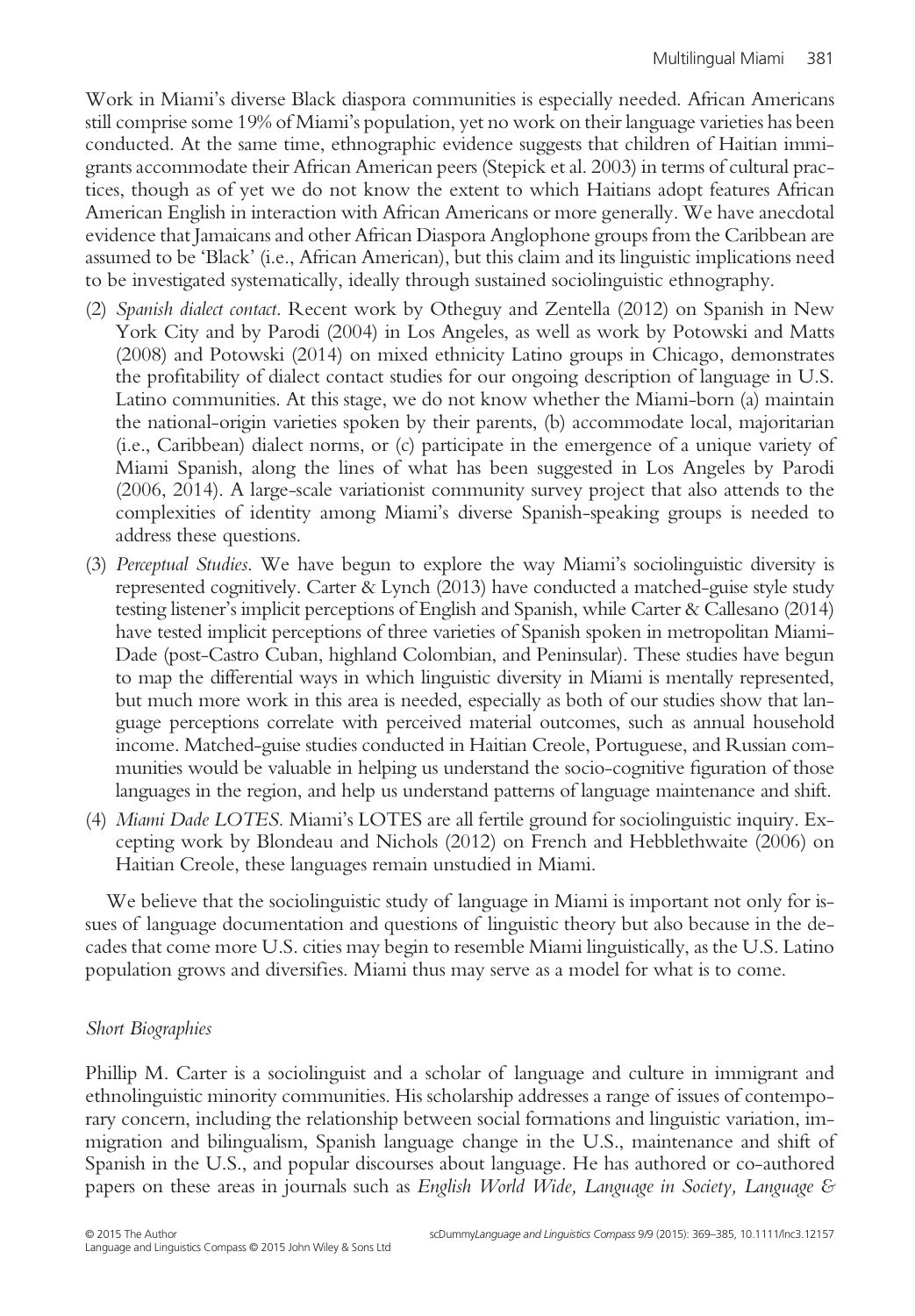Linguistics Compass, Spanish in Context, and Journal of Sociolinguistics. With Julie Tetel Andresen, he is the author of Languages in the World: How History, Culture, and Politics Shape Language. He holds a B.A. in Spanish Language and Literature from North Carolina State University, an M.A. in English (with a concentration in sociolinguistics) also from North Carolina State University, and a Ph.D. in English Linguistics from Duke University. He is currently an Assistant Professor in the Department of English and Program in Linguistics at Florida International University.

Andrew Lynch is an associate professor of Spanish in the Department of Modern Languages at the University of Miami and co-editor of the Heritage Language Journal. His research interests include sociolinguistics, bilingualism/language contact, heritage language acquisition and pedagogy, and sociolinguistic, cultural, and ideological aspects of Spanish in the U.S.

#### Notes

\* Correspondence address: Phillip Carter, Florida International University, English, Program in Linguistics, DM453, 11200 SW 8th Street, Miami, FL 33199, USA. E-mail: pmcarter@fiu.edu

<sup>2</sup> In 1997, Dade County was renamed Miami-Dade County, our area of interest in this paper. We use the names 'Miami', 'Miami-Dade County', and 'metropolitan Miami' interchangeably unless specifically defined otherwise.

<sup>3</sup> See Bayley (2014) for an in-depth description of demographic categories in U.S. Latino communities.

<sup>4</sup> This includes Chicago (79%), Dallas (85%), Houston (78%), Los Angeles (78%), Phoenix (91%), Riverside (88%) San Antonio (90%), and San Francisco (70%) (Brown & Lopez 2013).

<sup>5</sup> Thirty percent of students polled by Zurer Pearson & McGee (1993) were born abroad; 55% had been born in the U.S. to parents who were born abroad; the remaining 15% had at least one parent who was born in the U.S. (p. 96).

 $6$  Yúdice (2003) is referring to the influence of 'Latin culture' on 'mainstream' U.S. culture.

 $7\,$  When the authors claim that Spanish is dying in Miami, they are referring specifically to the Miami-born, where data from multiple studies indicate that cross-generational language shift is underway. The use of Spanish among Spanish-speaking immigrants is not in question.

<sup>8</sup> Readers interested in the historical and ideological construction of national language varieties should see Anderson (2006).

<sup>9</sup> The pronominal forms tú and Usted are characteristic of the so-called T/V distinction (tu, vous, based on the French pronouns) and in the varieties of Spanish where they are found and are used to mark degrees of formality or social distance, where tú is characteristically used in informal or intimate situations and usted in formal or deferential ones. As we have set forth in this article, the actual usage of these forms varies regionally. To further complicate matters, vos is categorically used in Argentina, widely used in Uruguay, and variably used in Colombia and parts of Central America in a tripartite system also involving tú and usted.

<sup>10</sup> Readers interested in the origins and history of Anglo Whites in Miami should see Parks and Bush (1996).

 $11$  See Yager-Dror (2014) for discussion of considering religion as a sociolinguistic variable.

## Works Cited

Alberts, Heike. 2005. Changes in ethnic solidarity in Cuban Miami. The Geographical Review 95. 231–48.

Alfaraz, Gabriela. 2002. Miami Cuban perceptions of varieties of Spanish. Handbook of perceptual dialectology, Volume 2, ed. by Daniel Long and Dennis Preston, 1–12. Amsterdam: John Benjamins.

——. 2014. Dialect perceptions in real time: a restudy of Miami Cuban perceptions. Journal of Linguistic Geography 2. 74–86. Alvord, Scott. 2010. Variation in Miami Cuban Spanish interrogative intonation. Hispania 93. 235–55.

<sup>&</sup>lt;sup>1</sup> While we do not have comparable data on bilingual proficiency in Miami-Dade, we do know that in 2010, 71.9% of Miami-Dade's population spoke a language other than English in the home (U.S. Census 2010). We can safely assume that Spanish speakers are the overwhelmingly largest share in this number, and that these speakers are also proficient in English in light of new data by Krogstad & Gonzalez-Barrera (2015) that show that a majority (62%) of adult U.S. Latinos speak English or are bilingual. We also note that in terms of language policy, Quebec is likely to be more supportive of bilingualism, but as an oral phenomenon, Miami is likely to have more bilingual speakers.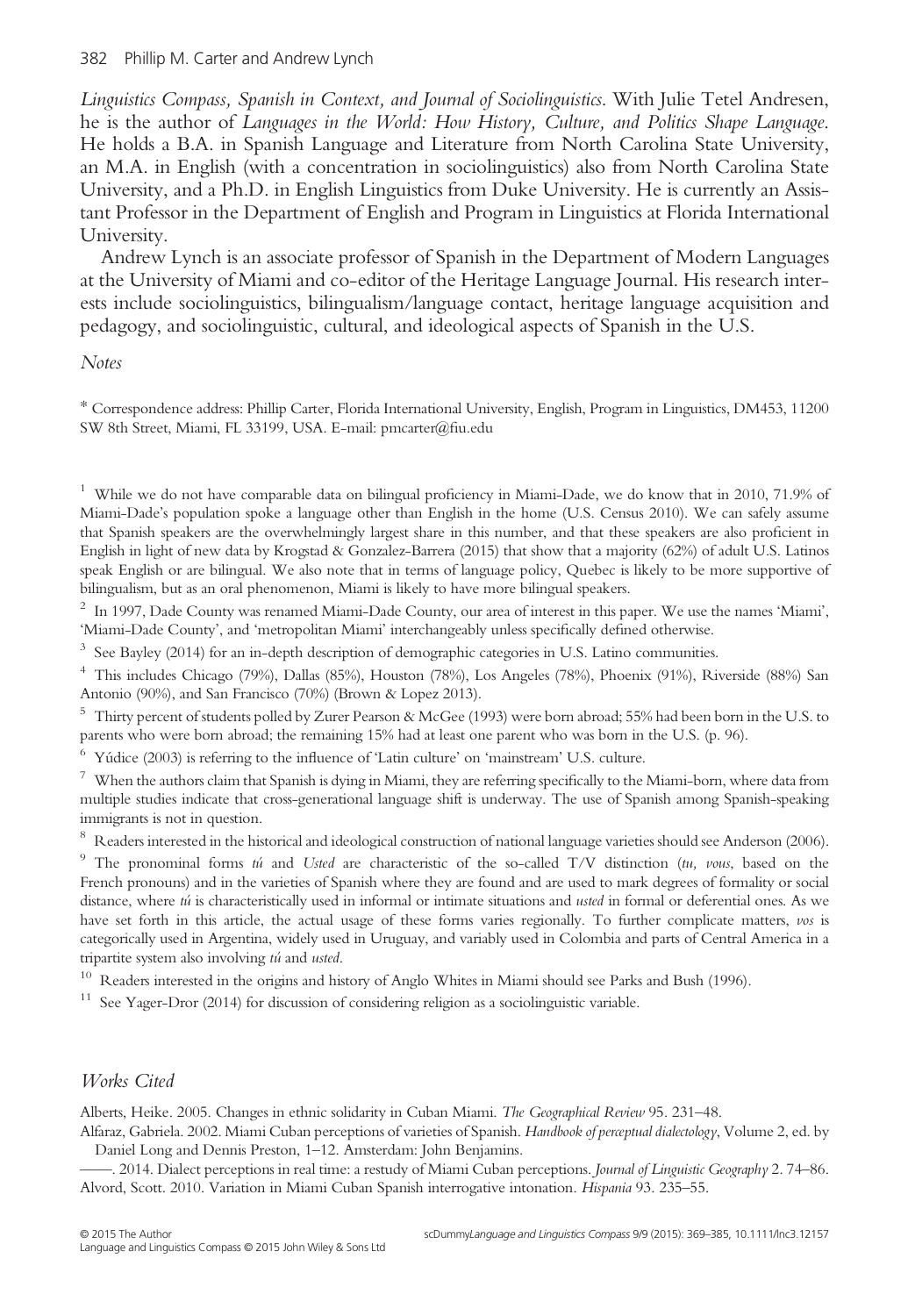Anderson, Benedict. 2006. Imagined communities: reflections on the origin and spread of nationalism. London: Verso Books.

- Bayley, Robert. 2014. Demographic categories in sociolinguistic studies of U.S. Latino communities. Language and Linguistics Compass 8. 536–47.
- Benor, Sarah. 2009. Do American Jews speak a 'Jewish Language'? a model of Jewish linguistic distinctiveness. Jewish Quarterly Review 99: 230–69.
- Bernstein, Cynthia Goldin. 2006. Representing Jewish identity through English. English and ethnicity, ed. by Brutt-Griffler, Janina and Catherine Evans-Davies. New York: Palgrave Macmillan.
- Blondeau, Hélène, and Jenna Nichols. 2012. L'Extrémité méridionale du français québécois en Amérique du Nord. Pratique langagièrs des Québécois en Floride du Sud. Québec Studies 53. 147–58.
- Boswell, Thomas. 1994. The Cubanization and Hispanicization of Metropolitan Miami. Miami, FL: Cuban American National Council.

——. 2000. Demographic changes in Florida and their importance for effective educational policies and practices. Research on Spanish in the United States, ed. by Ana Roca, 406–31. Somerville, MA: Cascadilla Press.

- Brookings Institution Metropolitan Policy Program. 2005. The Haitian community in Miami-Dade: a growing middle class. Supplement. <[http://www.brookings.edu/metro/pubs/20050901\\_haiti.pdf](http://www.brookings.edu/metro/pubs/20050901_haiti.pdf)> (10 December 2005)
- Brown, Anna, and Mark Hugo Lopez. 2013. Mapping the Lation population by state, county, and city. Pew Research Center.
- Carter, Phillip M. 2005. Quantifying rhythmic differences between Spanish, English, and Hispanic English. In: Gess, Randall (ed.). Theoretical and experimental approaches to romance linguistics: selected papers from the 34th linguistic symposium on romance languages. Amsterdam: John Benjamins. 63-75.
- Carter, Phillip M., and Salvatore Callesano. 2014. Dialect perception in Spanish-speaking Miami: The interaction of top-down and bottom-up stimuli. Paper presented at New ways of analyzing variation (NWAV) 43. Chicago, IL: October 26, 2014.
- Carter, Phillip M., Lydda López, and Nandi Sims. 2014. A First Look at Miami Latino English: Tracking Spanish Substrate Influence through Prosodic and Vocalic Variation. Paper presented at New ways of analyzing variation (NWAV) 43. Chicago, IL: October 26, 2014.

Cerny, Jacob. 2009. An in-depth phonetic analysis of the Miami dialect. Unpublished Master's Thesis. Williams College.

- Doernberger, Jeremy, and Jacob Cerny. 2008. The low back merger in Miami. University of Pennsylvania working papers in linguistics 14: 11–5.
- Eilers, Rebecca E., D. Kimbrough Oller, and Alan Cobo-Lewis. 2002. Bilingualism and cultural assimilation in Miami Hispanic children. Language and literacy in bilingual children, ed. by D. Kimbrough Oller and Rebecca E. Eilers, 43-63. Clevedon: Multilingual Matters.
- Fishman, Joshua A. 1972. The sociology of language: an interdisciplinary social science approach to language in society. Rowley, Mass.: Newbury House.
- Fought, Carmen. 2003. Chicano English in Context. NY: Palgrave Macmillan.
- Fradd, Sandra. 1996. The economic impact of Spanish-language proficiency in Metropolitan Miami. Miami: Greater Miami Chamber of Commerce and the Cuban American National Council.
- García, Ofelia, and Ricardo Otheguy. 1988. The language situation of Cuban-Americans. Language diversity: problem or resource?, ed. by Sandra McKay and Sau-ling Wong, 166–92. Rowley, MA: Newbury House.
- Hebblethwaite, Benjamin. 2006. Sociolinguistic aspects of Haitian Creole in South Florida: the causes of the failure to develop the natural asset of biliteracy. Florida Foreign Language Journal 52–9.
- ——. 2010. Adverb code-switching among Miami's Haitian Creole–English second generation. Bilingualism: Language and Cognition 13. 409–28.
- Hurtado, Luz Marcela. 2002. El mantenimiento del español en Miami-Dade, Florida. Litterae 11. 148–70.
- Krogstad, Jens Manuel, and Ana Gonzalez-Barrera. 2015. A majority of English-speaking Hispanics in the U.S. are bilingual. Pew Research Center 2013 National Survey of Latinos.
- Labov, William, Sharon Ash, and Charles Boberg. 2006. Atlas of North American English: phonetics, phonology, and sound change. Berlin: Mouton/de Gruyter.
- Lafford, Barbara. 1986. Valor diagnóstico social del uso de ciertas variantes de /s/ en el español de Cartagena, Colombia. Estudios sobre la fonología del español del Caribe, ed. by R. Nuñez-Cedeño, J. Guitart and I. Páez Urdaneta, 53–74. Caracas: La Casa de Bello.
- Lambert, Wallace and Donald M. Taylor. 1996. Language in the lives of ethnic minorities: Cuban American families in Miami. Applied Linguistics 17. 477–500.

Lipski, John. 1994. Latin American Spanish. London: Longman.

——. 1996. Patterns of pronominal evolution in Cuban-American bilinguals. Spanish in Contact: Issues in Bilingualism, ed. by Ana Roca, 159–86. Somerville, MA: Cascadilla Press.

Lopez, Mark Hugo, Ana Gonzalez-Barrera, and Danielle Cuddington. 2013. Diverse origins: The nation's 14 largest Hispanic-origin groups. Pew Research Center.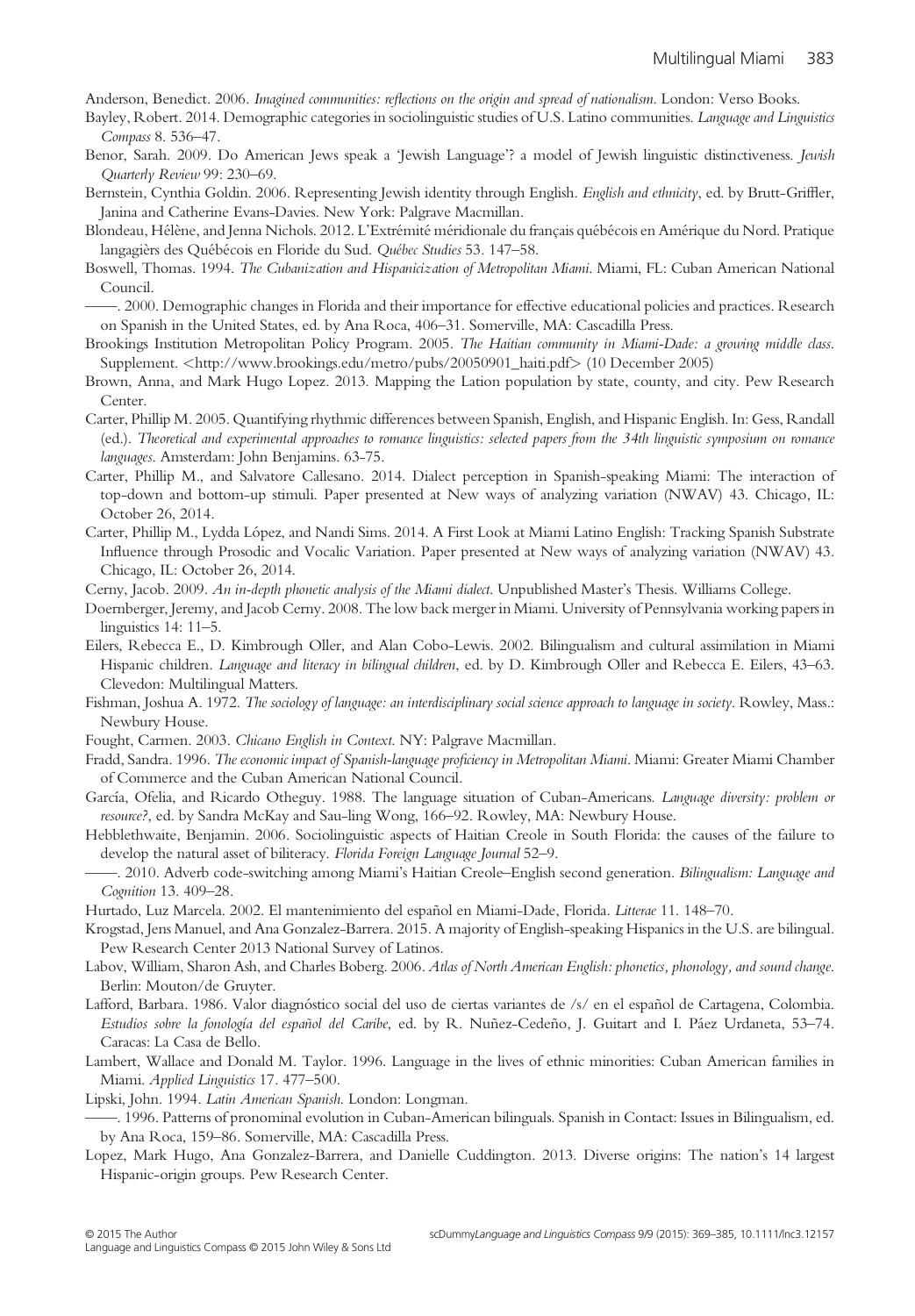López Morales, Humberto. 2003. Los cubanos de Miami. Lengua y Sociedad. Miami: Ediciones Universal.

- Low, Ee Ling and Esther Grabe. 1995. Prosodic patterns in Singapore English. Proceedings of the XIIIth International Congress of Phonetic Sciences, ed. by Kjell Elenius and Peter Branderud, vol. III, 636–9. Stockholm: KTH & Stockholm University.
- Lynch, Andrew. 2000. Spanish-speaking Miami in sociolinguistic perspective. Research on Spanish in the United States, ed. by Ana Roca, 271–83. Somerville, MA: Cascadilla Press.
- ——. 2009a. A sociolinguistic analysis of final /s/ in Miami Cuban Spanish. Language Sciences 31. 767–90.
- ——. 2009b. Expression of cultural standing in Miami: Cuban Spanish discourse about Fidel Castro and Cuba. Revista Internacional de Lingüística Iberoamericana 14. 21–48.
- MacDonald, Marguerite. 1985. Cuban-American English: the second generation in Miami. Unpublished doctoral dissertation, University of Florida, Gainesville.
- ——. 1988. Fossilization and an emerging social dialect. Lenguas Modernas 15. 115–24.
- —. 1990. Sociolinguistic variation and the multidimensional model of acculturation. Romance Languages Annual 1. 677–81.
- McGuirk, David. 2004. An ethnolinguistic analysis of Hispanics in Miami-Dade County. Unpublished doctoral dissertation, Florida International University, Miami.
- Mullen, Kristen. 2014. A cross-generational analysis of Spanish-to-English calques in emerging Miami English. Paper presented at The linguistic association of the Southwest. San Diego. September.
- Otheguy, Ricardo, Ofelia García, and Ana Roca. 2000. Speaking in Cuban. The language of Cuban Americans. New immigrants in the United States, ed. by Sandra McKay and Sau-ling Wong, 165–88. Cambridge: Cambridge University Press.
- Otheguy, Ricardo, and Ana Celia Zentella. 2012. Spanish in New York: language contact, dialectal leveling, and structural continuity. Oxford UP.
- Parks, Arva Moore, and Gregory W. Bush. 1996. Miami: the American crossroad. Coral Gables, FL: University of Miami / Simon & Schuster.
- Parodi, Claudia. 2004. Contacto de dialectos en Los Ángeles: el español chicano y español salvadoreño. Séptimo encuentro internacional de lingüística en el noroeste Vol 2. Sononra: Universidad de Sonora, 277–93.
- ——. 2006. Mulitlingüismo y diglosia: Los Ángeles. El español en América: Diatopía diacronía e historiografía. ed. by Concepción Company. México: UNAM, 433–56.
- ——. 2014. Latinos and other minorities in Los Angeles: their languages. Voices 2.1 33–43.
- Patrick, Peter. 1999. Urban Jamaican Creole: variation in the mesolect. Amsterdam: John Benjamins.
- Pederson, Lee. 1988. Linguistic atlas of the Gulf States. Vol. 2. University of Georgia Press.
- Pierre, Jacques. 2014. Haiti's French/Creole divide. Miami Herald. 11 January 2014. [http://www.miamiherald.com/2014/](http://www.miamiherald.com/2014/01/11/3863489/haitis-frenchcreole-divide.html) [01/11/3863489/haitis-frenchcreole-divide.html](http://www.miamiherald.com/2014/01/11/3863489/haitis-frenchcreole-divide.html)
- Porcel, Jorge. 2006. The paradox of Spanish among Miami Cubans. Journal of Sociolinguistics 10. 93–110.
- Portes, Alejandro, and Schauffler, Richard. 1996. Language and the second generation: Bilingualism yesterday and today. The New Second Generation, ed. by A. Portes, 8–29. New York: Russell Sage Foundation.
- Potowski, Kim. 2014. Ethnolinguistic identities and ideologies among Mexicans, Puerto Ricans, and "MexiRicans" in Chicago. A sociolinguistics of diaspora: Latino practices, identities and ideologies, ed. by R. Márquez-Reiter and L.M. Rojo. London: Routledge.
- Potowski, Kim, and J. Matts. 2008. Interethnic language and identity: MexiRicans in Chicago. Journal of Language, Identity and Education 7.2 137–60.
- Raymond, Chase Wesley. 2012. Reallocation of pronouns through contact: in-the-moment identity construction among Southern California Salvadorans. Journal of Sociolinguistics 16. 669–90.
- Robles-Puente, Sergio. 2014. Prosody in contact: Spanish in Los Angeles. Ph.D. Dissertation. University of Southern California.
- Roca, Ana. 1991. Language maintenance and language shift in the Cuban American community of Miami: the 1990s and beyond. Language planning, ed. by David F. Marshall, 245–57. Amsterdam/Philadelphia: John Benjamins.
- Shousterman, Cara. 2014. Speaking Spanish in Spanish Harlem: language change in Puerto Rican English. Ph.D. Dissertation. New York University.
- Silva-Corvalán, Carmen. 2001. Sociolingüística y pragmática del español. Washington, DC: Georgetown University Press.
- Spears, Arthur, and Carole M. Berotte Joseph. 2010. The Haitian Creole language: structure, use, and education. Plymouth, U.K.: Lexington Books.
- Stepick, A., G. Grenier, M. Castro, and M. Dunn. 2003. This land is our land. Immigrants and power in Miami. Berkeley: University of California Press.
- Terrazas, Aaron. 2010. Haitian Immigrants in the United States. Migration Policy Institute. [http://www.migrationpolicy.](http://www.migrationpolicy.org/article/haitian-immigrants-united-states) [org/article/haitian-immigrants-united-states](http://www.migrationpolicy.org/article/haitian-immigrants-united-states)
- Thomas, Erik R. 2001. An Acoustic Analysis of Vowel Variation in New World English. Publication of the American Dialect Society 85. Durham, NC: Duke University Press.
- West, John. 1962. The phonology of Mikasuki. Studies in Linguistics 16. 77–91.
- ——. 1974. The phonology of Mikasuki. University of South Florida Language Quarterly 12. 2–8.